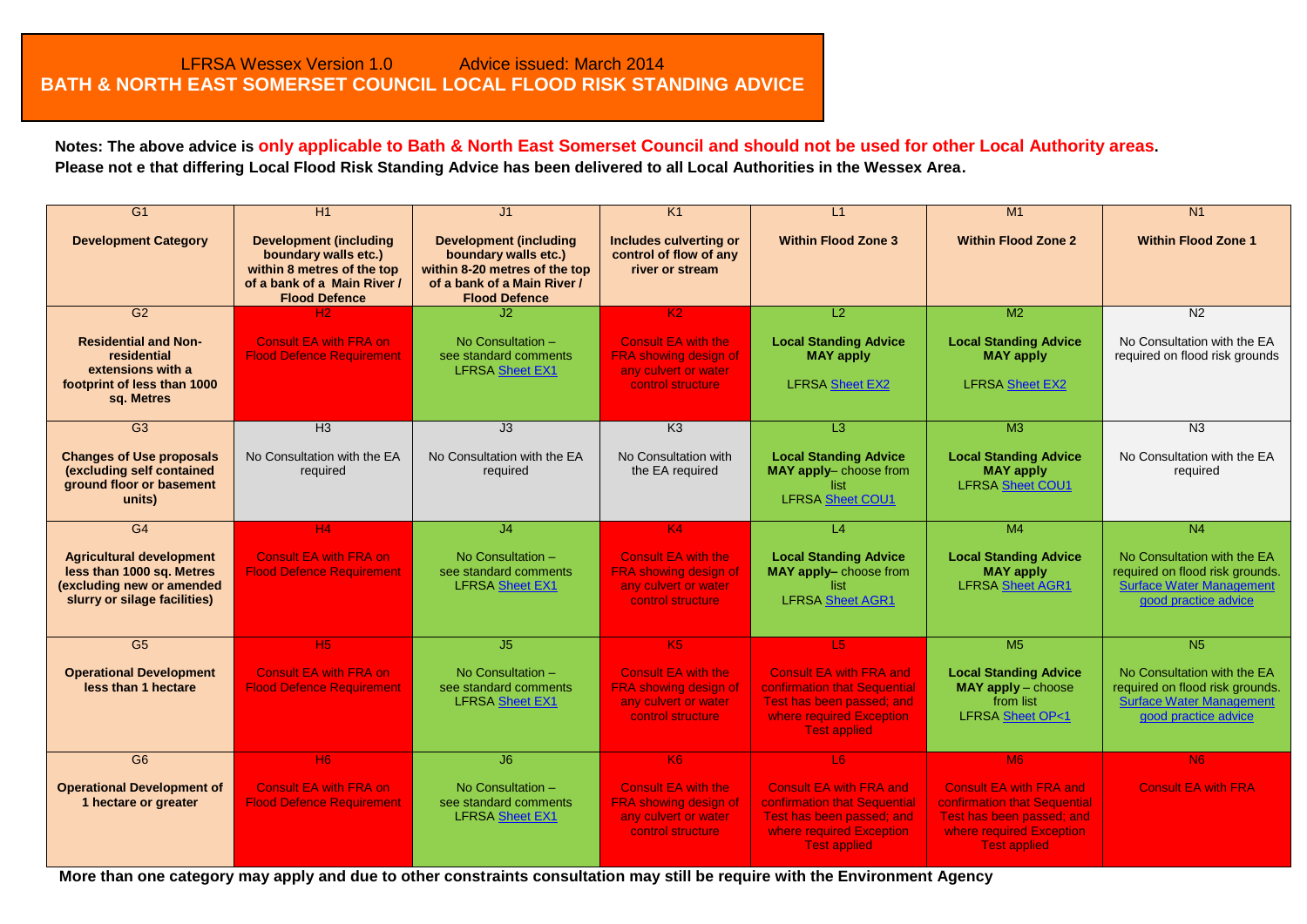# <span id="page-1-1"></span><span id="page-1-0"></span>**Sheet EX1**

# **Development (including boundary walls, etc.) within 8 – 20 metres of the top of a bank of a Main River or flood defence.**

**This advice is for all development (including boundary walls etc.) within 8-20 metres of the top of a bank of a Main River or Environment Agency flood defence**

We recommend that:

### **Planning Authorities:**

• Include the following informatives

### **Flood Defence Consent**

INFORMATIVE

Under the terms of the Water Resources Act 1991 and the Land Drainage Byelaws, the prior written Flood Defence Consent of the Environment Agency is required for

any works on, or within 8 metres of the landward toe of any Environment Agency designated flood defence structure(s). It is common in larger river systems, or tidal areas, for Environment Agency flood defences to be located in excess of 8 metres from the main channel or coastline, and greater than 20 metres in some instances.

Flood Defence Consent will also be required should any site/site infrastructure works take place in, under, over or within 8 metres of a designated main river.

To find the location of Environment Agency flood defence structures, main rivers and further information can be found on our [Flood Maps.](http://maps.environment-agency.gov.uk/wiyby/wiybyController?x=357683.0&y=355134.0&scale=1&layerGroups=default&ep=map&textonly=off&lang=_e&topic=floodmap)

**The need for Flood Defence Consent is over and above the need for planning permission.** 

To discuss the scope of the controls and to obtain an application form please contact the local Environment Agency office on 03708 506 506.

### **Pollution Prevention During Construction**

### INFORMATIVE

Safeguards should be implemented during the construction phase to minimise the risks of pollution from the development. Such safeguards should cover:

- the use of plant and machinery
- oils/chemicals and materials
- the use and routing of plant and vehicles
- the location and form of work and storage areas and compounds
- the control and removal of spoil and wastes.

The applicant should refer to the Environment Agency's Pollution Prevention Guidelines at: [http://www.environment-agency.gov.uk/business/topics/pollution/39083.aspx.](http://www.environment-agency.gov.uk/business/topics/pollution/39083.aspx)

**End of comment – [return to Matrix](#page-0-0)**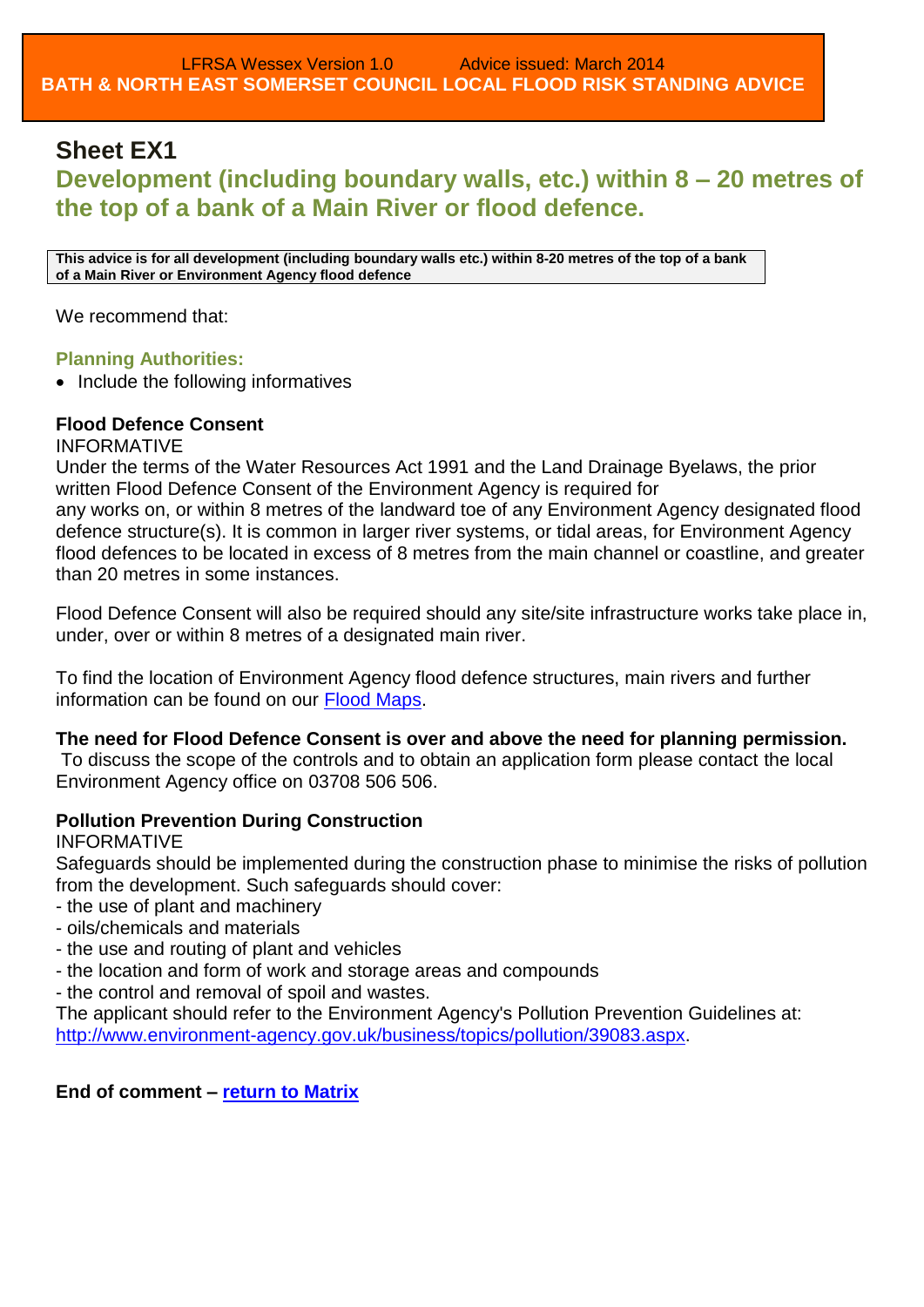# <span id="page-2-1"></span><span id="page-2-0"></span>**Sheet EX2**

**Residential and Non Residential extensions (joined to existing buildings and buildings ancillary to the existing buildings, but not joined) less than 1000sq.metres in Flood Zones 2 and 3.**

**This guidance is for domestic extensions and non-domestic extensions where the additional footprint created by the development does not exceed 1000 sq. metres. It should NOT be applied if an additional dwelling would be created. In such cases for Flood Zone 2 refer to local standing advice for operational development : OP<1, for those in Flood Zone 3 it will be necessary to consult the Environment Agency.**

We recommend that: **Planning Authorities:**

- Check the planning application to ensure that the mitigation measures from the table below have been incorporated.
- To condition the building to be used only for ancillary use and to remove permitted development rights.
- Include Flood Defence Consent Informative if within 8 -20 metres of a main river or flood defence (see **Sheet EX1)**

| Applicant to choose one or other of<br>the flood mitigation measures below                                                                                                                                                                                                                                                                                                                                                                       | Applicant to provide the LPA with the<br>supporting information detailed below as<br>part of their FRA                                                                                                                                                                                                                                                                                                                                                                                                                                                                                                                                                                                                                        | <b>LPA should satisfy themselves</b><br>with regard to the comments<br>below.                                                                                                                                                                                                                                                                                                                                                                                                                                                                                                                             |
|--------------------------------------------------------------------------------------------------------------------------------------------------------------------------------------------------------------------------------------------------------------------------------------------------------------------------------------------------------------------------------------------------------------------------------------------------|-------------------------------------------------------------------------------------------------------------------------------------------------------------------------------------------------------------------------------------------------------------------------------------------------------------------------------------------------------------------------------------------------------------------------------------------------------------------------------------------------------------------------------------------------------------------------------------------------------------------------------------------------------------------------------------------------------------------------------|-----------------------------------------------------------------------------------------------------------------------------------------------------------------------------------------------------------------------------------------------------------------------------------------------------------------------------------------------------------------------------------------------------------------------------------------------------------------------------------------------------------------------------------------------------------------------------------------------------------|
| Floor levels within the proposed<br>development will be set no lower than<br>existing levels AND, flood proofing of the<br>proposed development has been<br>incorporated where appropriate<br>Or;<br>Floor levels within the extension will be<br>set 300mm above the known or modelled<br>1 in 100 annual probability river flood<br>(1%) in any year. This flood level is the<br>extent of the<br>Flood Zones.                                 | This must be demonstrated by a plan that<br>shows finished floor levels relative to the<br>known or modelled flood level.<br>All levels should be stated in relation to<br>Ordnance Datum<br>Applicant is to indicate that flood resilience/<br>resistance and emergency escape measures/<br>procedures have been incorporated where<br>possible. This applies to any parts of the<br>building that are situated below 1 in 100<br>annual probability river flood (1%) level in any<br>year (including an allowance for climate<br>change).<br>Details of any flood proofing / resilience and<br>resistance techniques, to be included in<br>accordance with `Improving the flood<br>performance of new buildings' CLG (2007) | LPA's role:<br>• Ensure that the level information<br>has been provided and the<br>standards set out opposite have<br>been met.<br>• Look for assurance from the<br>applicant that<br>resilience/resistance and<br>evacuation procedures have<br>been addressed in accordance<br>with the requirements opposite.<br>Seek assurance if not already<br>provided. Cross check the<br>planning application with the<br>Local Plan. Consultation with the<br>local authority Building Control<br>(flood resilience/ resistance) and<br><b>Emergency Planning</b><br>(evacuation) department is<br>recommended. |
| Management of surface water<br>Applicant is to indicate that surface water<br>will be managed in accordance with the<br>following standards:<br>· Specific requirements for managing<br>surface water set out in an adopted<br>Strategic Flood Risk Assessment and/or<br>Surface Water Management Plan<br>produced by the Local Planning<br>Authority.<br>· Surface water run-off will be controlled<br>to ensure no flooding of property and no |                                                                                                                                                                                                                                                                                                                                                                                                                                                                                                                                                                                                                                                                                                                               | LPA's role:<br>Look for/seek assurance from the<br>applicant that surface water will be<br>managed in accordance with the<br>requirements opposite. Cross check<br>the planning application with the<br>Local Plan. Consultation with the<br>local authority Building Control<br>department is recommended.<br>Paragraph 103 of NPPF states that<br>LPAs should in determining<br>planning applications give priority to                                                                                                                                                                                  |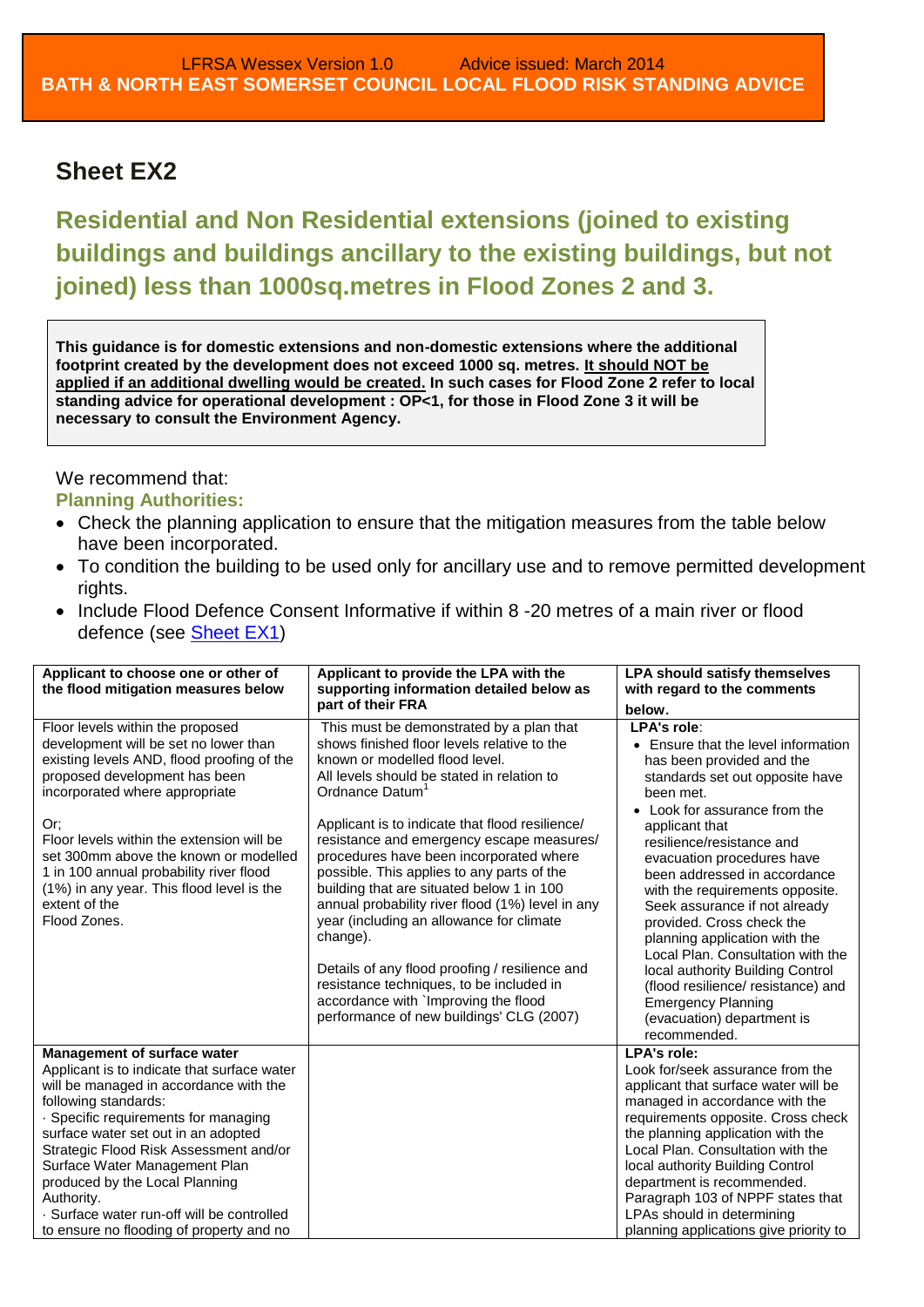| increase in surface water run-off from the  | the use of SuDS. |
|---------------------------------------------|------------------|
| site to a watercourse or receiving water    |                  |
| body compared to the existing pre-          |                  |
| application run-off rate in a 1 in 100 year |                  |
| storm event (1% chance in any one year)     |                  |
| plus an appropriate allowance for climate   |                  |
| change (Flood Risk Practice Guide           |                  |
| paragraphs 5.51 and 5.54)                   |                  |
| . Meets the requirements of Approved        |                  |
| Document Part H of Building Regulations     |                  |

1 Ordnance Datum or the abbreviation 'OD' is the mean level of the sea at Newlyn in Cornwall from which heights above sea level are taken. The contour lines on Ordnance Survey maps measure heights above OD for example, though these are not accurate enough for a flood risk assessment.

### **Subterranean/basement extensions**

Due to the risk of rapid inundation by floodwater basements should be avoided in areas at risk of flooding. The LPA may hold additional guidance for basement extensions.

Self-contained basement dwellings are `highly vulnerable' development and should not be permitted in Flood Zone 3. We are **opposed** to these developments.

## **Permeable paving and changes to permitted development rights for householders**

On the 1st October 2008 the General Permitted Development Order (GPDO) in England was amended by the Government (Statutory Instrument 2008 No. 2362).

One of the changes introduced by the GPDO amendment is the removal of permitted development rights for householders wishing to install hard surfacing in front gardens which exceeds 5sq. Metres (i.e. 1m x 5 m) without making provision to ensure permeability. This means that use of traditional materials, such as impermeable concrete, where there is no facility in place to ensure permeability, requires an application for planning permission.

In order to help and advise householders of the options for achieving permeability and meeting the condition for permitted development status the Department for Communities and Local Government (CLG) has produced guidance on permeable paving which can be found on the following link http:/[/www.communities.gov.uk/publications/planningandbuilding/pavingfrontgardens](http://www.communities.gov.uk/publications/planningandbuilding/pavingfrontgardens)

The Environment Agency supports the GDPO amendment as it is in line with the recommendations of the Pitt Report regarding the need to better tackle the impact of surface water flooding. However, Local Planning Authorities should determine these applications in accordance with the CLG guidance without consulting the Environment Agency.

**End of comment - [return to Matrix](#page-0-0)**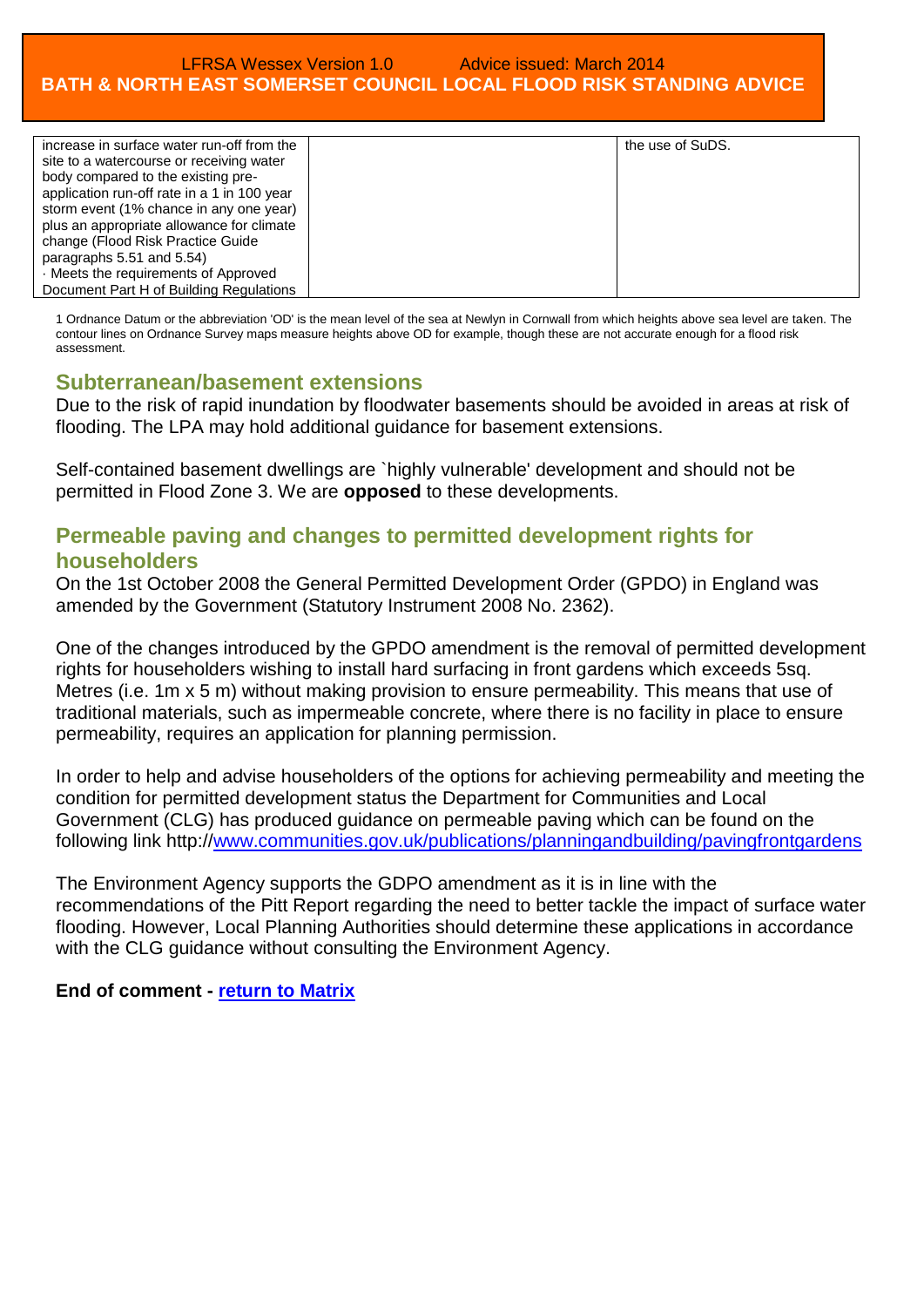# <span id="page-4-0"></span>**Sheet COU1**

# **Change of Use applications (excluding self contained ground floor or basement residential dwellings)**

**This guidance is for Changes of Use applications. It should NOT be applied if a self contained ground floor and basement dwelling is being created. In such cases consult the Environment Agency.**

We recommend that:

#### **Planning Authorities:**

- Check the planning application to ensure that the mitigation measures from the table below have been incorporated.
- Include Flood Defence Consent Informative if within 8 metres of a main river or flood defence. (see [Sheet EX1\)](#page-1-1)

| Applicant to confirm the flood<br>mitigation measures below                                                                                                                                                                                                    | Applicant to provide the LPA with the<br>supporting information detailed below as                                                                                                                                                                                                                                                                | <b>LPA should satisfy themselves</b><br>with regard to the comments                                                                                                                                                                                                                                                                                                                                                                                                                                                                                                         |
|----------------------------------------------------------------------------------------------------------------------------------------------------------------------------------------------------------------------------------------------------------------|--------------------------------------------------------------------------------------------------------------------------------------------------------------------------------------------------------------------------------------------------------------------------------------------------------------------------------------------------|-----------------------------------------------------------------------------------------------------------------------------------------------------------------------------------------------------------------------------------------------------------------------------------------------------------------------------------------------------------------------------------------------------------------------------------------------------------------------------------------------------------------------------------------------------------------------------|
|                                                                                                                                                                                                                                                                | part of their FRA                                                                                                                                                                                                                                                                                                                                | below.                                                                                                                                                                                                                                                                                                                                                                                                                                                                                                                                                                      |
| Floor levels within the proposed<br>development will be set no lower than<br>existing floor levels AND, the building<br>shall have a design that is resilient /<br>resistant to the design flood level.<br>Wherever possible floor levels should be<br>raised. | This must be demonstrated by a plan that<br>shows finished floor levels within the proposed<br>development will be set no lower than existing<br>floor levels.<br>Details of any flood proofing / resilience and<br>resistance techniques, to be included in<br>accordance with `Improving the flood<br>performance of new buildings' CLG (2007) | LPA's role:<br>• Ensure that the level information<br>has been provided confirms floor<br>levels are no lower than existing.<br>Look for/seek assurance from<br>$\bullet$<br>the applicant that resilience/<br>resistance and evacuation<br>procedures have been<br>addressed in accordance with<br>the requirements opposite.<br>Cross check the planning<br>application with the Local Plan.<br>Consultation with the local<br>authority Building Control (flood<br>resilience/resistance) and<br><b>Emergency Planning</b><br>(evacuation) department is<br>recommended. |

**End of comment - [return to Matrix](#page-0-0)**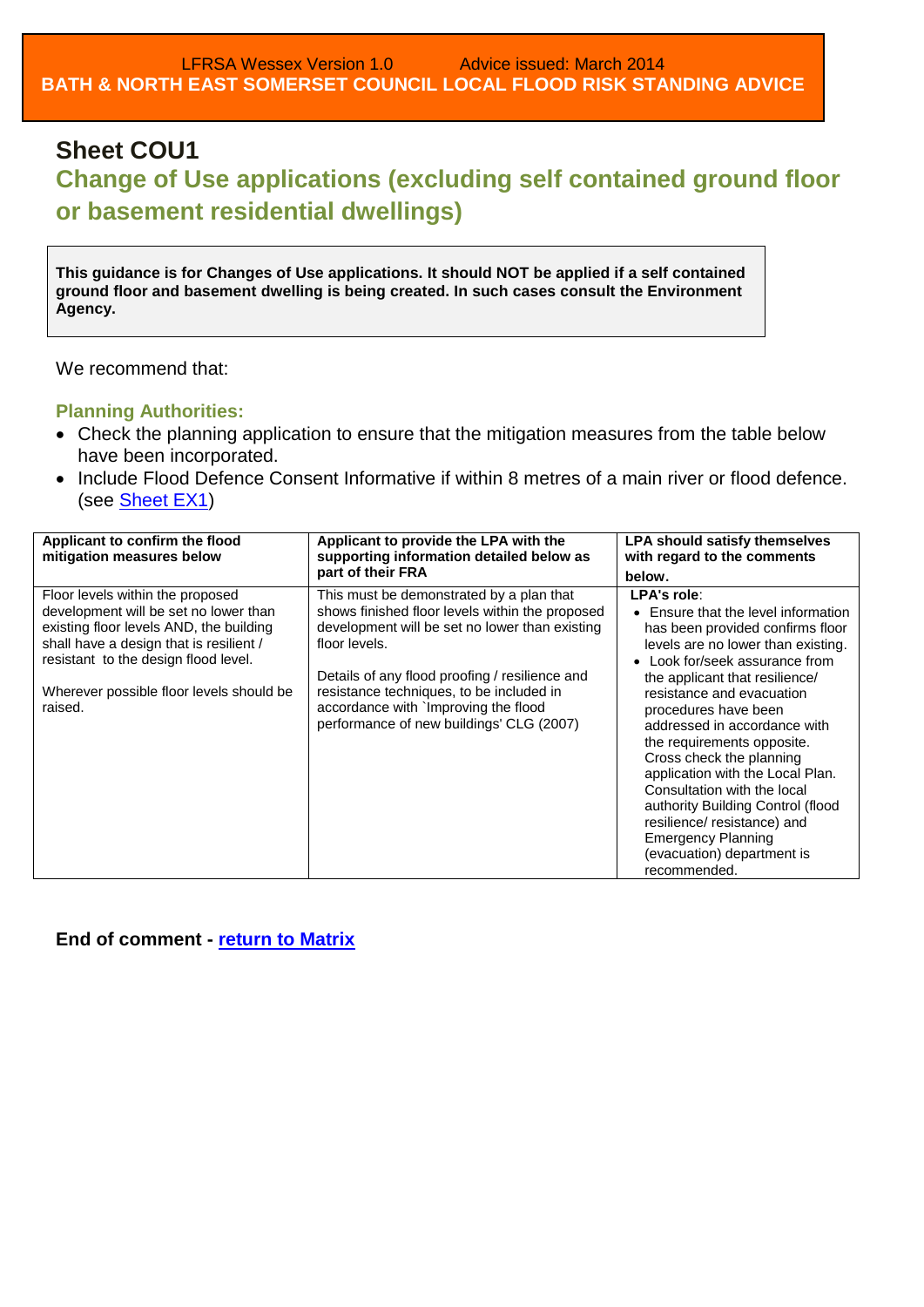# <span id="page-5-0"></span>**Sheet AGR1 Agricultural Development up to 1000sq.metres in Flood Zones 2 and 3 less than 1 hectare.**

**This guidance is for agricultural development (excluding new or amended silage and slurry facilities) where the additional footprint created by the development does not exceed 1000 sq. metres. The development should be greater than 20 metres from any watercourse. It should NOT be applied if an additional agriculturally tied dwelling is being created. In such cases for Flood Zone 2 refer to local standing advice for operational development : OP<1, for those in Flood Zone 3 it will be necessary to consult the Environment Agency.**

#### We recommend that:

### **Planning Authorities:**

- Check the planning application to ensure that the mitigation measures from the table below have been incorporated.
- To condition the building to be used only for agricultural use and to remove permitted development rights.
- Include Flood Defence Consent Informative if within 8 metres of a main river or flood defence. (see **Sheet EX1**)

| Applicant to confirm the flood                                                                                                                                                                                                                                                                                                                                                                                                                                                                                                                                                                                                                                                                                                | Applicant to provide the LPA with the                                                                                                                                                                                                                                                                                                                                                                                                                                                                                                                                                                                                 | <b>LPA should satisfy themselves</b>                                                                                                                                                                                                                                                                                                                                                                                                |
|-------------------------------------------------------------------------------------------------------------------------------------------------------------------------------------------------------------------------------------------------------------------------------------------------------------------------------------------------------------------------------------------------------------------------------------------------------------------------------------------------------------------------------------------------------------------------------------------------------------------------------------------------------------------------------------------------------------------------------|---------------------------------------------------------------------------------------------------------------------------------------------------------------------------------------------------------------------------------------------------------------------------------------------------------------------------------------------------------------------------------------------------------------------------------------------------------------------------------------------------------------------------------------------------------------------------------------------------------------------------------------|-------------------------------------------------------------------------------------------------------------------------------------------------------------------------------------------------------------------------------------------------------------------------------------------------------------------------------------------------------------------------------------------------------------------------------------|
| mitigation measures below                                                                                                                                                                                                                                                                                                                                                                                                                                                                                                                                                                                                                                                                                                     | supporting information detailed below as<br>part of their FRA                                                                                                                                                                                                                                                                                                                                                                                                                                                                                                                                                                         | with regard to the comments<br>below                                                                                                                                                                                                                                                                                                                                                                                                |
| Floor levels within the proposed<br>development will be set no higher than<br>existing ground levels AND, the building<br>shall have a floodable design (e.g. open<br>sided) that is resilient but also allows<br>flood water to enter/flow through.<br>Any excavated material from construction<br>must be removed to a location outside of<br>the flood zones 2 and 3.                                                                                                                                                                                                                                                                                                                                                      | This must be demonstrated by a plan that<br>shows finished floor levels relative to the<br>existing ground level.<br>All levels should be stated in relation to<br>Ordnance Datum <sup>1</sup><br>Applicant is to indicate that flood resilience has<br>been incorporated where possible and that<br>flood water is capable of passing through the<br>structure.<br>Details of any resilience to be included in<br>accordance with `Improving the flood<br>performance of new buildings' CLG (2007)<br>The applicant must indicate clearly that they<br>are satisfied the impact on their development<br>is acceptable to themselves. | LPA's role:<br>• Ensure that the level information<br>has been provided and the<br>standards set out have been<br>met.<br>• Look for assurance from the<br>applicant that resilience has<br>been addressed in accordance<br>with the requirements opposite.<br>Seek assurance if not already<br>provided. Consultation with the<br>local authority Building Control is<br>recommended.                                              |
| Management of surface water<br>Applicant is to indicate that surface water<br>will be managed in accordance with the<br>following standards:<br>· Only clean surface water can be<br>discharged to ground or surface water.<br>Any contaminated surface water must be<br>treated and managed prior to any<br>discharge.<br>· Surface water run-off will be controlled<br>to ensure no flooding of property and no<br>increase in surface water run-off from the<br>site to a watercourse or receiving water<br>body compared to the existing pre-<br>application run-off rate in a 1 in 100 year<br>storm event (1% chance in any one year)<br>plus an appropriate allowance for climate<br>change (Flood Risk Practice Guide |                                                                                                                                                                                                                                                                                                                                                                                                                                                                                                                                                                                                                                       | <b>LPA's role:</b><br>Look for/seek assurance from the<br>applicant that surface water will be<br>managed in accordance<br>with the requirements opposite.<br>Seek assurance if not already<br>provided. Consultation with<br>the local authority Building Control<br>department is recommended.<br>Paragraph 103 of NPPF states that<br>LPAs should, in determining<br>planning applications, give priority to<br>the use of SuDS. |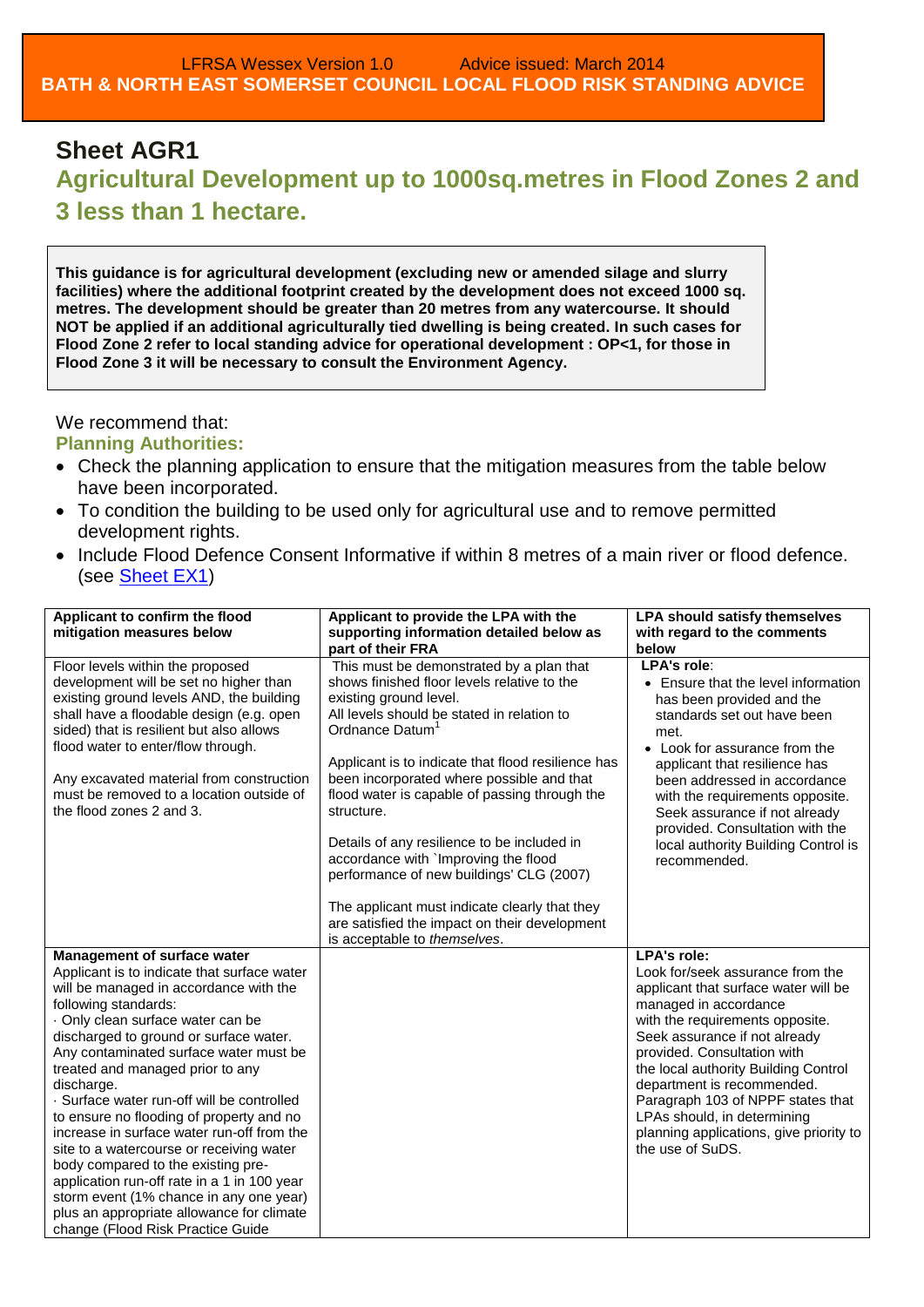| paragraphs 5.51 and 5.54)               |  |
|-----------------------------------------|--|
| · Meets the requirements of Approved    |  |
| Document Part H of Building Regulations |  |

 $1$  Ordnance Datum or the abbreviation 'OD' is the mean level of the sea at Newlyn in Cornwall from which heights above sea level are taken. The contour lines on Ordnance Survey maps measure heights above OD for example, though these are not accurate enough for a flood risk assessment.

#### **End of comment - [return to Matrix](#page-0-0)**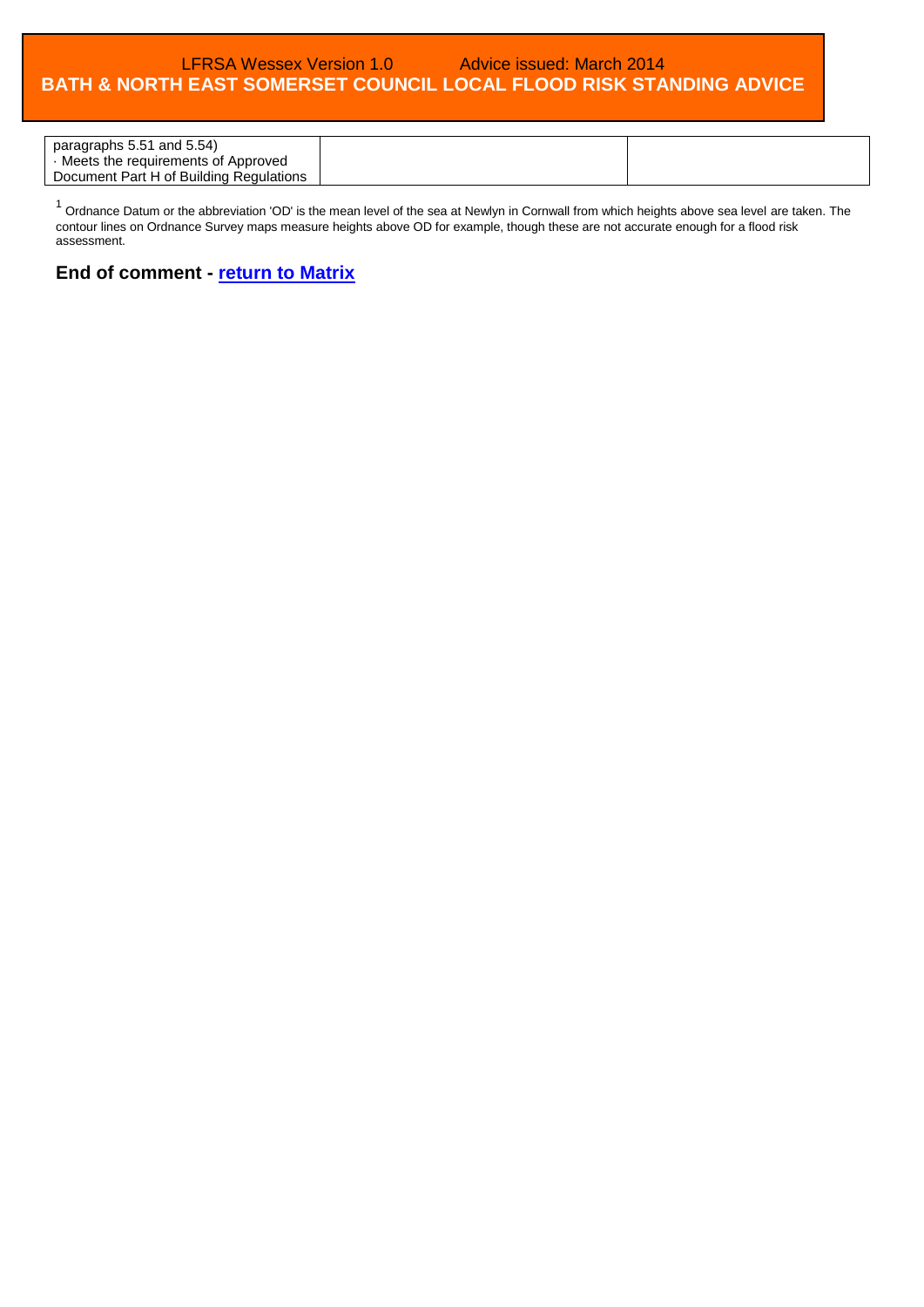# <span id="page-7-1"></span><span id="page-7-0"></span>**Sheet OP<1 Wessex Local Flood Risk Standing Advice**

This advice is an updated and local version of the Environment Agency **National Flood Risk Standing Advice**, which includes printable and help pages that can be found *[here](http://www.environment-agency.gov.uk/research/planning/82584.aspx)*

**Within Flood Zone 2 the following Flood Risk standing advice is available:**

- More vulnerable development (excluding Landfill/waste facilities & caravans) up to 1 ha in size. [click here](#page-8-0)
- Less vulnerable development up to1ha in size: police, ambulance and fire stations, which are NOT required during a flood; buildings used for: shops; financial, professional and other services; restaurants and cafes; hot food takeaways; offices; general industry; storage and distribution; non residential institutions not included in `more vulnerable'; and assembly and leisure. [click here](#page-10-0)
- Water compatible development up to 1ha in size with no accommodation [click here](#page-12-0)
- Water compatible development up to 1ha in size with overnight accommodation [click here](#page-14-0)

# **Within Flood Zone 2 the following development types NOT covered by standing advice:**

- Essential infrastructure
- Highly vulnerable development
- More vulnerable development: landfill/waste facilities or caravans and camping
- Less vulnerable development: land/building used for agriculture or forestry; waste treatment; mineral workings and processing, water treatment plants; or sewage treatment plants.
- All developments greater than 1 ha in size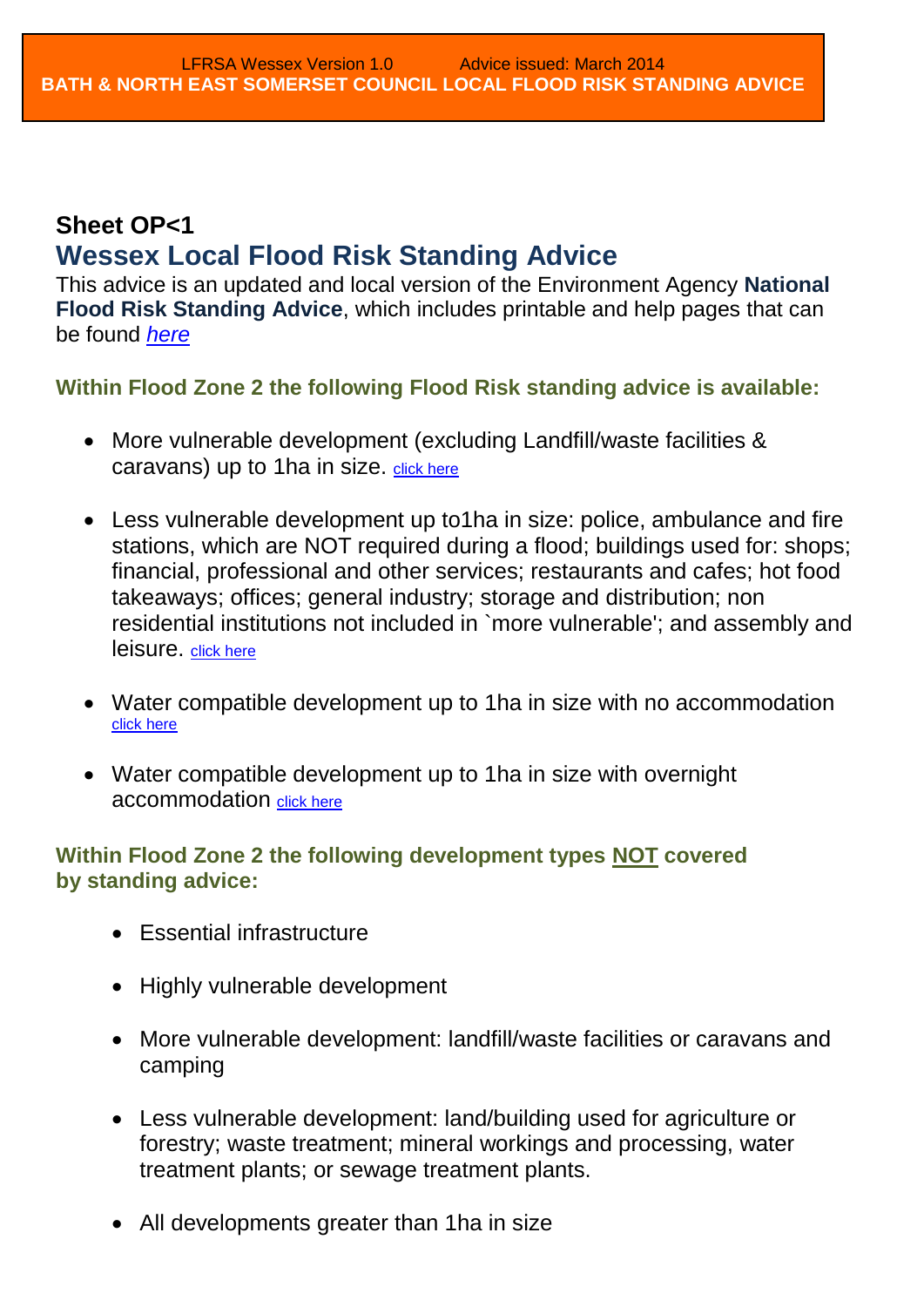**End of comment - [return to Matrix](#page-0-0)**

<span id="page-8-0"></span>**More Vulnerable development up to 1ha in size (excludes non-residential extension with a footprint of less than 1000sq. metres or a domestic extension – see [Sheet EX2\)](#page-2-1) in Flood Zone 2** 

The guidance on this sheet concerning Flood Risk Assessment requirements should also be applied to applications for Change Of Use within this category. Note - the Sequential Test does not apply to Change of Use applications. This advice is not applicable to development proposals for landfill/waste facilities & holiday/short-let caravans in this Flood Zone, in these cases consult the Environment Agency.

# **Sequential Test requirements**

The Sequential Test is applied by the Local Planning Authority (LPA) to planning applications within this category. Details of the sequential test are set out in paragraph 101 of the NPPF.

# **FRA requirements**

Planning applications must be accompanied by a Flood Risk Assessment (FRA). We recommend the FRA meets the requirements set out in the table below. All flood management measures will need to be supported by plans and drawings that form part of the FRA. The requirement for a FRA is set out in the NPPF in paragraphs 103 and 104 and footnote 20.

We recommend that the information requested in Table 1.0 is included by the applicant as part of the FRA submission.

Plans may need to be amended and/or the application withdrawn if the detail provided in the FRA does not meet the requirements as set out.

| <u>uwiv is</u>                                                                                                                                                                                                    |                                                                                                                                                                                                                                                                |
|-------------------------------------------------------------------------------------------------------------------------------------------------------------------------------------------------------------------|----------------------------------------------------------------------------------------------------------------------------------------------------------------------------------------------------------------------------------------------------------------|
| Flood risk to building / occupants. Information to<br>be provided by the applicant as part of the Flood<br><b>Risk</b><br><b>Assessment</b>                                                                       | Criteria to be used by LPA in assessing the Flood<br><b>Risk Assessment</b>                                                                                                                                                                                    |
| Flood level for the 1 in 100 annual probability river flood<br>(1%); in any year (including an allowance for climate change)<br>in relation to Ordnance Datum                                                     | In order to deliver safe development, we strongly advise the<br>following -<br>Ground floor levels to be set at a minimum of whichever is the<br>higher of:                                                                                                    |
| Average ground level of the site in relation to Ordnance<br>Datum <sup>'</sup>                                                                                                                                    | 300mm above the general ground level of the site OR<br>600mm above the 1 in 100 annual probability river flood (1%);<br>in any year (including an allowance for climate change).<br>· Basement rooms to have unimpeded access internally to an<br>upper level. |
| Finished floor level of lowest habitable room in relation to<br>Ordnance Datum <sup>1</sup>                                                                                                                       | LPA's role: Ensure that the level information has been provided<br>and the standards set out above have been met.                                                                                                                                              |
| 1 in 1000 annual probability (0.1%) in any year flood level<br>including an allowance for climate change where this<br>information is available.<br>For single storey buildings or ground floor subdivisions with | In order to deliver safe development, we strongly advise the<br>following $-$<br>For single storey buildings or ground floor subdivisions with no<br>access to higher floors, users of the development have access                                             |
| no access to higher floors, users of the development have                                                                                                                                                         | to a refuge set above the 1 in 1000 annual                                                                                                                                                                                                                     |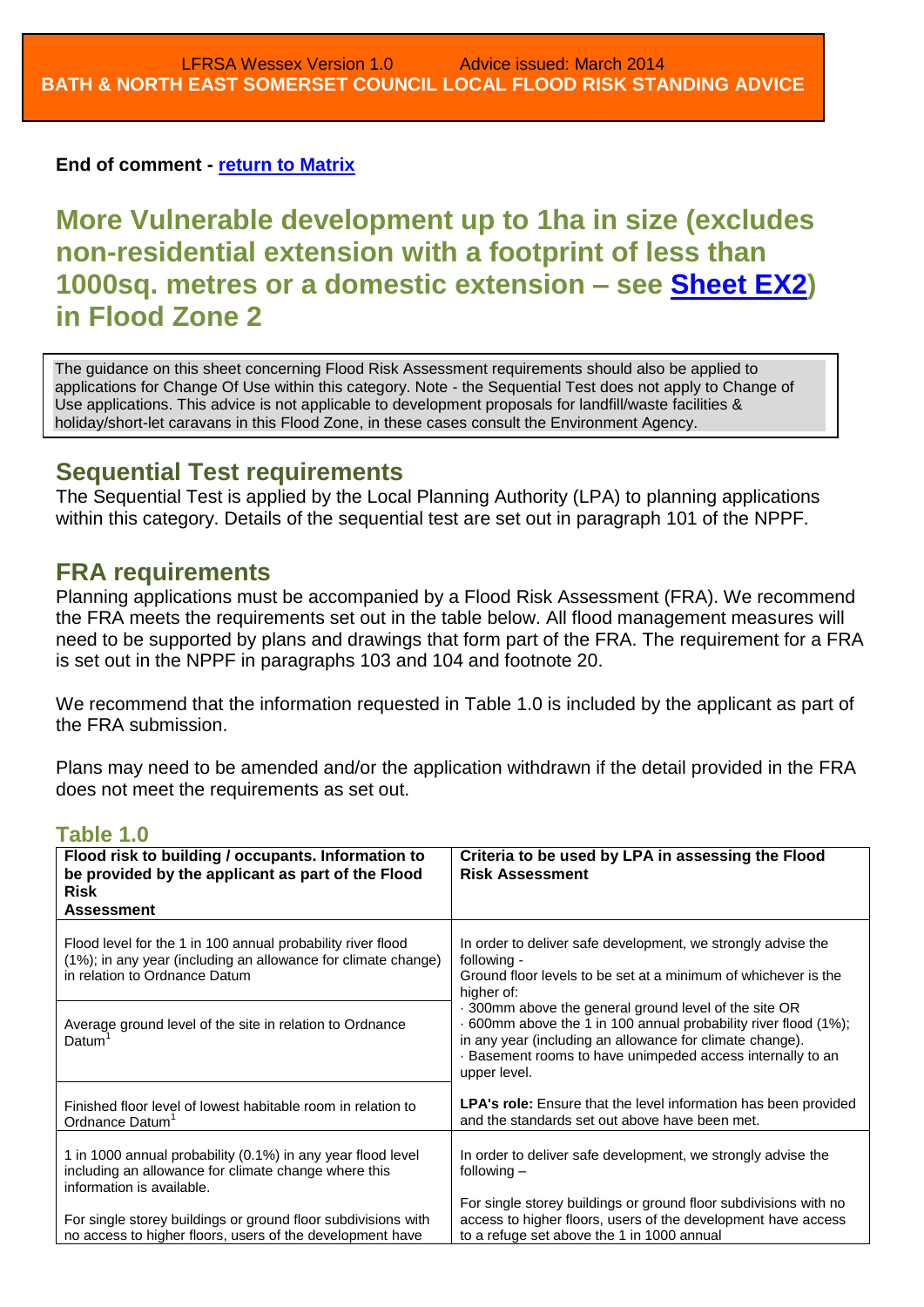| access to a refuge set above the 1 in 1000 annual probability<br>(0.1%) in any year flood level including an allowance for<br>climate change. | probability (0.1%) in any year flood level including an allowance<br>for climate change.                                       |
|-----------------------------------------------------------------------------------------------------------------------------------------------|--------------------------------------------------------------------------------------------------------------------------------|
|                                                                                                                                               | LPA's role: Ensure that the provision of a safe refuge for single                                                              |
|                                                                                                                                               | storey buildings complies with the above information. To achieve                                                               |
|                                                                                                                                               | these standards floor levels should be raised. Note: For                                                                       |
|                                                                                                                                               | buildings with more than one storey in this category upper floors                                                              |
|                                                                                                                                               | can be considered safe refuge                                                                                                  |
| Management of surface water                                                                                                                   | LPA's role:                                                                                                                    |
| Applicant is to indicate that surface water will be managed in                                                                                | Look for assurance from the applicant                                                                                          |
| accordance with the following standards:                                                                                                      | that surface water will be managed in accordance with the                                                                      |
| · Specific requirements for managing surface water set out in                                                                                 | requirements opposite. Seek assurance if not already provided.                                                                 |
| an adopted Strategic Flood Risk Assessment and/or Surface<br>Water Management Plan produced by the Local Planning                             | Cross check the planning application with the Local Plan.<br>Consultation with the local authority Building Control department |
| Authority.                                                                                                                                    | is recommended. Paragraph 103 of NPPF states that LPAs                                                                         |
| . Surface water run-off will be controlled to ensure no                                                                                       | should in determining planning applications give priority to the                                                               |
| flooding of property and no increase in surface water run-off                                                                                 | use of SuDS.                                                                                                                   |
| from the                                                                                                                                      |                                                                                                                                |
| site to a watercourse or receiving water body compared to                                                                                     | Note: Strategic options for surface water management should                                                                    |
| the existing pre-application run-off rate in a 1 in 100 year                                                                                  | be used wherever available.                                                                                                    |
| storm event (1% chance in any one year) plus an appropriate                                                                                   |                                                                                                                                |
| allowance for climate change (Flood Risk Practice Guide                                                                                       | Options such as this would be identified as part of the SFRA for                                                               |
| paragraphs 5.51 and 5.54)                                                                                                                     | inclusion within in the Local Plan.                                                                                            |
| · Meets the requirements of Approved Document Part H of                                                                                       |                                                                                                                                |
| Building Regulations 2000.                                                                                                                    | Building regulation requirements alone are not appropriate for                                                                 |
|                                                                                                                                               | areas with critical drainage problems <sup>3</sup> .                                                                           |
| Flood resilience and resistance                                                                                                               | LPA's role:                                                                                                                    |
| Applicant is to indicate that flood resilience/ resistance and                                                                                | Look for/seek assurance from the applicant that resilience/                                                                    |
| emergency escape measures/ procedures have been                                                                                               | resistance and evacuation procedures have been addressed in                                                                    |
| incorporated where possible. This applies to any part of the<br>building (e.g. basements), that are situated below the 1 in                   | accordance with the requirements opposite. Cross check the<br>planning application with the Local Plan. Consultation with the  |
| 100                                                                                                                                           | local authority Building Control (flood resilience/ resistance) and                                                            |
| annual probability river flood (1%) level in any year (including                                                                              |                                                                                                                                |
| an allowance for climate change).                                                                                                             | Emergency Planning (evacuation) department is recommended.                                                                     |
| Other sources of flooding (not rivers or the sea)                                                                                             | LPA's role:                                                                                                                    |
| Applicant is to indicate that the SFRA has been referred to                                                                                   | Look for assurance from the applicant that the                                                                                 |
| and that the recommendations regarding other sources of                                                                                       | SFRA has been referred to (where available) and                                                                                |
| flooding have been incorporated into the application.                                                                                         | that mitigation for flooding from other sources has                                                                            |
|                                                                                                                                               | been provided where necessary.                                                                                                 |
| If no SFRA is available and flood risk from other sources is                                                                                  |                                                                                                                                |
| present, guidance should be sought from the organisations                                                                                     |                                                                                                                                |
| listed in under the heading `other sources of flooding'. <sup>2</sup>                                                                         |                                                                                                                                |

#### Note on flood level information:

Flood Level information should be obtained by the applicant first from the SFRA, or if not available, from the Environment Agency. Where the applicant is unable to obtain the information from either of these sources the LPA should consult the Environment Agency for an individual consultation response, stating this is the case.

 $1$  Ordnance Datum or the abbreviation 'OD' is the mean level of the sea at Newlyn in Cornwall from which heights above sea level are taken. The contour lines on Ordnance Survey maps measure heights above OD for example, though these are not accurate enough for a flood risk assessment

 $\mathfrak{p}$ Other sources of flooding

- · Flooding from surface water and ordinary watercourses Local Authority drainage department or as part of the SFRA, or from the local Internal Drainage Board (where they exist).
- · Flooding from groundwater Local Authority drainage department or as part of the SFRA
- Flooding from sewers water (sewerage) company
- Flooding from reservoirs, canals and other artificial sources Owner of the structure e.g. Water Company or British Waterways.
- $3\sigma$  Critical Drainage Areas there are no currently agreed indentified critical drainage areas in Wessex. It would be beneficial to consult with your Technical Services / Drainage Engineers on surface water issues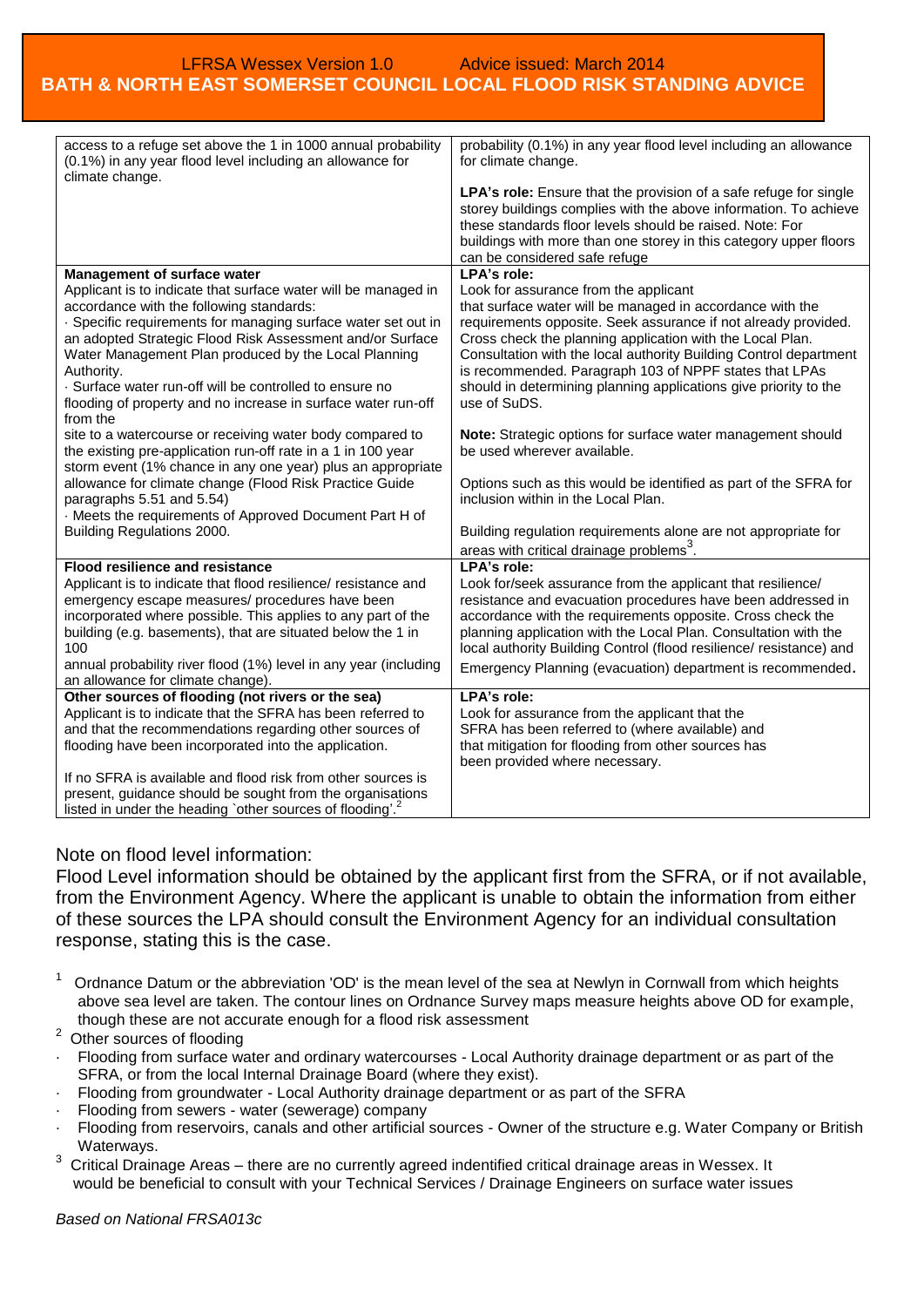### **[End of comment](#page-7-1)**

<span id="page-10-0"></span>**Less Vulnerable development up to 1ha in size (excludes non-residential extension with a footprint of less than 1000sq. Metres – see [Sheet EX2\)](#page-2-1) in Flood Zone 2**

# **Sequential Test requirements**

The Sequential Test is applied by the Local Planning Authority (LPA) to planning applications within this category. Details of the sequential test are set out in paragraph 101 of the NPPF.

# **FRA requirements**

Planning applications must be accompanied by a Flood Risk Assessment (FRA). We recommend the FRA meets the requirements set out in the table below. All flood management measures will need to be supported by plans and drawings that form part of the FRA. The requirement for a FRA is set out in the NPPF in paragraphs 103 and 104 and footnote 20.

We recommend that the information requested in Table 1.0 is included by the applicant as part of the FRA submission.

Plans may need to be amended and/or the application withdrawn if the detail provided in the FRA does not meet the requirements as set out.

| Flood risk to building / occupants. Information to be                | Criteria to be used by LPA in assessing the              |
|----------------------------------------------------------------------|----------------------------------------------------------|
| provided by the applicant as part of the Flood Risk                  | <b>Flood Risk Assessment</b>                             |
| <b>Assessment</b>                                                    |                                                          |
| Flood risk to property                                               | <b>LPA's role:</b>                                       |
| Applicant is to indicate that the development will avoid flood       | Look for assurance from the applicant that flood risk to |
| damage during the 1 in 100 annual probability river flood (1%); in   | the property will be managed in                          |
| any year (including an allowance for climate change) over the        | accordance with the requirements opposite. Seek          |
| lifetime of the development (default 75 years for commercial).       | assurance if not already provided.                       |
|                                                                      | Note: Where a SFRA has been adopted, this should         |
|                                                                      | provide an indication of flood level and extent. The     |
|                                                                      | application should acknowledge this in design of flood   |
|                                                                      | resistant (raised floor levels, defences and barriers to |
|                                                                      | flooding) or resilient building.                         |
|                                                                      |                                                          |
| <b>Management of surface water</b>                                   | LPA's role:                                              |
| Applicant is to indicate that surface water will be managed in       | Look for assurance from the applicant                    |
| accordance with the following standards:                             | that surface water will be managed in accordance         |
| · Specific requirements for managing surface water set out in an     | with the requirements opposite. Seek assurance if        |
| adopted Strategic Flood Risk Assessment and/or Surface Water         | not already provided. Cross check the planning           |
| Management Plan produced by the Local Planning Authority.            | application with the Local Plan. Consultation with       |
| · Surface water run-off will be controlled to                        | the local authority Building Control department is       |
| ensure no flooding of property and no                                | recommended. Paragraph 103 of NPPF states that           |
| increase in surface water run-off from the                           | LPAs should in determining planning applications         |
| site to a watercourse or receiving water                             | give priority to the use of SuDS.                        |
| body compared to the existing pre-application run-off rate in a 1 in |                                                          |
| 100 year                                                             | Note: Strategic options for surface water                |
| storm event (1% chance in any one year)                              | management should be used wherever available.            |
| plus an appropriate allowance for climate                            | Options such as this would be identified as part of      |
| change (Flood Risk Practice Guide                                    | the SFRA for inclusion within in the Local Plan.         |
| paragraphs 5.51 and 5.54)                                            | Building regulation requirements alone are not           |
| · Meets the requirements of Approved                                 | appropriate for areas with critical drainage             |
| Document Part H of Building Regulations                              | problems.                                                |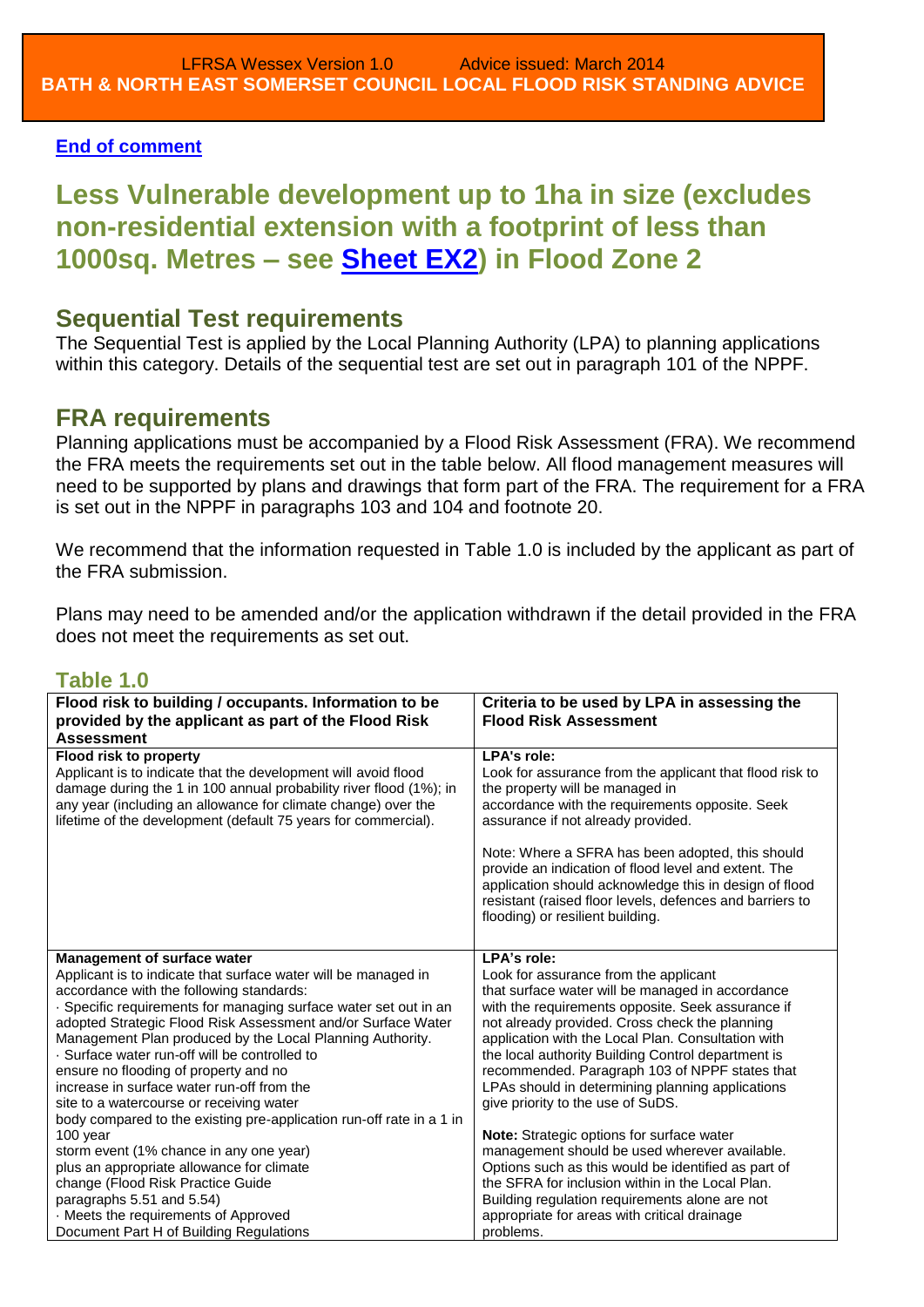| 2000.                                                                                                                                                                                                                                                                                                                                                                                                                                                                                                                                                                                                                                                                      |                                                                                                                                                                                                                                                                                                                                                                                                                                                            |
|----------------------------------------------------------------------------------------------------------------------------------------------------------------------------------------------------------------------------------------------------------------------------------------------------------------------------------------------------------------------------------------------------------------------------------------------------------------------------------------------------------------------------------------------------------------------------------------------------------------------------------------------------------------------------|------------------------------------------------------------------------------------------------------------------------------------------------------------------------------------------------------------------------------------------------------------------------------------------------------------------------------------------------------------------------------------------------------------------------------------------------------------|
| <b>Flood resilience and resistance</b><br>Applicant is to indicate that flood resilience/<br>resistance and emergency escape measures/ procedures have<br>been incorporated where possible. This applies to any part of the<br>building (e.g. basements), that are situated below the 1 in 100<br>annual probability river flood (1%) level in any year (including an<br>allowance for climate change).<br>Note: Where a SFRA has been adopted, this should provide an<br>indication of flood level and extent. The application should<br>acknowledge this in design of flood resistant (raised floor levels,<br>defences and barriers to flooding) or resilient building. | LPA's role:<br>Look for assurance from the applicant<br>that resilience/resistance and evacuation<br>procedures have been addressed in accordance<br>with the requirements opposite. Seek assurance if<br>not already provided. Cross check the planning<br>application with the Local Plan. Consultation with<br>the local authority Building Control (flood resilience/<br>resistance) and Emergency Planning (evacuation)<br>department is recommended. |
| Other sources of flooding (not rivers or the sea)<br>Applicant is to indicate that the SFRA has been referred to and<br>that the recommendations regarding other sources of flooding<br>have been incorporated into the application.<br>If no SFRA is available and flood risk from other sources is<br>present, guidance should be sought from the organisations listed<br>in under the heading `other sources of flooding'.                                                                                                                                                                                                                                              | LPA's role:<br>Look for assurance from the applicant that the<br>SFRA has been referred to (where available) and<br>that mitigation for flooding from other sources has<br>been provided where necessary.                                                                                                                                                                                                                                                  |

 $1$  Ordnance Datum or the abbreviation 'OD' is the mean level of the sea at Newlyn in Cornwall from which heights above sea level are taken.

The contour lines on Ordnance Survey maps measure heights above OD for example, though these are not accurate enough for a flood risk assessment

- $2$  Other sources of flooding
- · Flooding from surface water and ordinary watercourses Local Authority drainage department or as part of the SFRA, or from the local Internal Drainage Board (where they exist).
- · Flooding from groundwater Local Authority drainage department or as part of the SFRA
- · Flooding from sewers water (sewerage) company
- Flooding from reservoirs, canals and other artificial sources Owner of the structure e.g. Water Company or British Waterways.
- $3$  Critical Drainage Areas there are no currently agreed indentified critical drainage areas in Wessex. It would be beneficial to consult with your Technical Services / Drainage Engineers on surface water issues

*Based on National FRSA015a*

**[End of comment](#page-7-1)**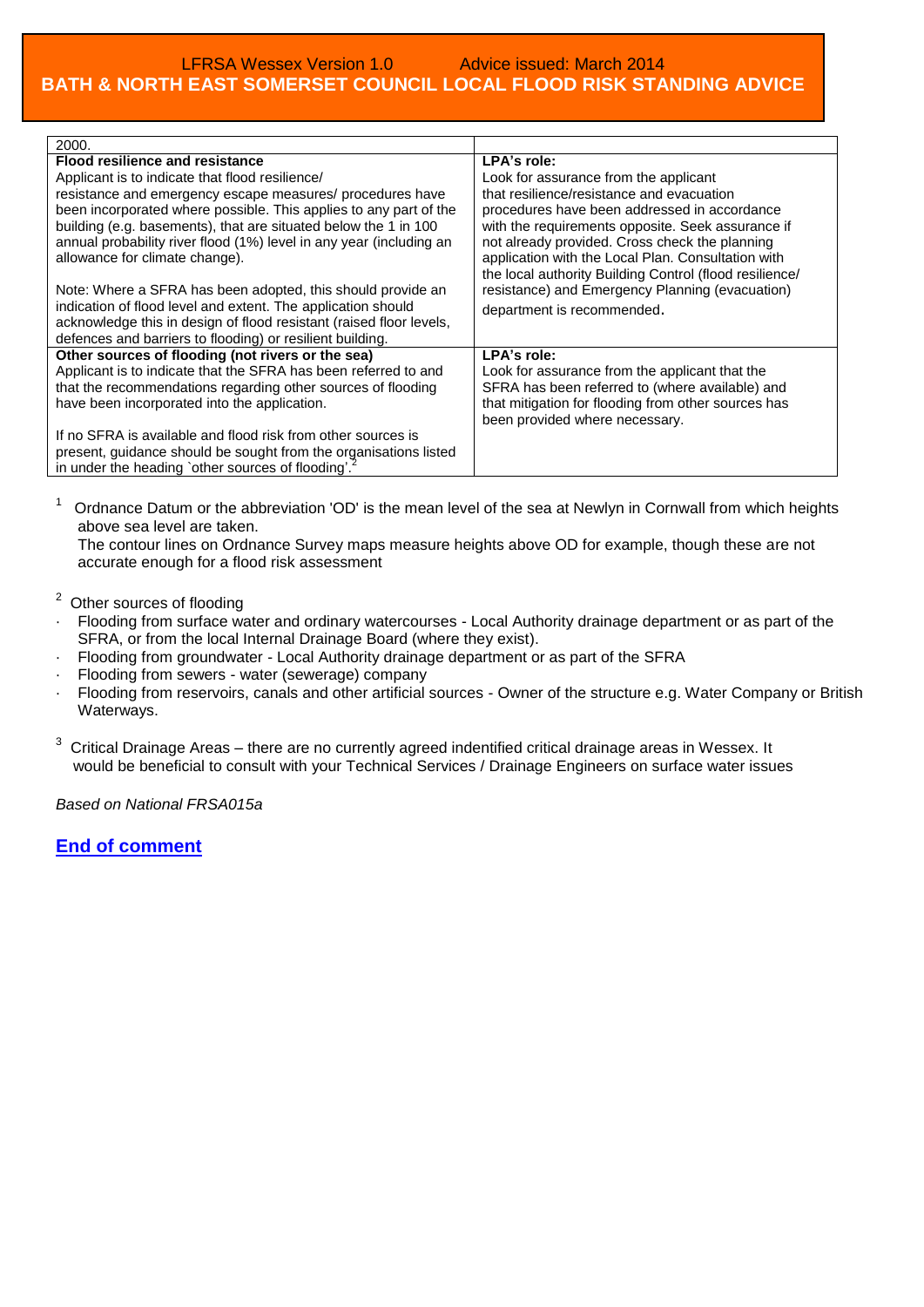# <span id="page-12-0"></span>**Water compatible development (no accommodation) up to 1ha in size (excludes Non-residential extension with a footprint of less than 1000sq. metres or a domestic extension – see [Sheet EX2\)](#page-2-1) in Flood Zone 2**

## **FRA requirements**

Planning applications must be accompanied by a Flood Risk Assessment (FRA). We recommend the FRA meets the requirements set out in the table below. All flood management measures will need to be supported by plans and drawings that form part of the FRA. The requirement for a FRA is set out in the NPPF in paragraphs 103 and 104 and footnote 20.

We recommend that the information requested in Table 1.0 is included by the applicant as part of the FRA submission.

Plans may need to be amended and/or the application withdrawn if the detail provided in the FRA does not meet the requirements as set out.

| Flood risk to building / occupants. Information to<br>be provided by the applicant as part of the Flood<br><b>Risk</b><br><b>Assessment</b>                                                                                                                                                                                                                                                                                                                                                                                                                                                                                                                                                                                                                                                                                                                   | Criteria to be used by LPA in assessing the Flood Risk<br><b>Assessment</b>                                                                                                                                                                                                                                                                                                                                                                                                                                                                                                                                                                                                                                                                                                                      |
|---------------------------------------------------------------------------------------------------------------------------------------------------------------------------------------------------------------------------------------------------------------------------------------------------------------------------------------------------------------------------------------------------------------------------------------------------------------------------------------------------------------------------------------------------------------------------------------------------------------------------------------------------------------------------------------------------------------------------------------------------------------------------------------------------------------------------------------------------------------|--------------------------------------------------------------------------------------------------------------------------------------------------------------------------------------------------------------------------------------------------------------------------------------------------------------------------------------------------------------------------------------------------------------------------------------------------------------------------------------------------------------------------------------------------------------------------------------------------------------------------------------------------------------------------------------------------------------------------------------------------------------------------------------------------|
| Flood risk to property<br>Applicant is to indicate that the impact is acceptable and that<br>consideration has been given to finished floor levels,<br>surrounding ground levels and the position of essential<br>facilities and services. This should include the aspects<br>below.                                                                                                                                                                                                                                                                                                                                                                                                                                                                                                                                                                          | <b>LPA's role:</b><br>Look for assurance from the applicant that they have considered<br>their development in relation to the 1 in 100 annual probability<br>river flood (1%) (including an allowance for climate change). The<br>applicant must indicate clearly that they are satisfied the impact on<br>their development is acceptable to themselves. Seek assurance if<br>not provided.                                                                                                                                                                                                                                                                                                                                                                                                     |
| Management of surface water<br>Applicant is to indicate that surface water will be managed in<br>accordance with the following standards:<br>· Specific requirements for managing surface water set out in<br>an adopted Strategic Flood Risk Assessment and/or Surface<br>Water Management Plan produced by the Local Planning<br>Authority.<br>· Surface water run-off will be controlled to ensure no<br>flooding of property and no increase in surface water run-off<br>from the site to a watercourse or receiving water body<br>compared to the existing pre-application run-off rate in a 1 in<br>100 year storm event (1% chance in any one year) plus an<br>appropriate allowance for climate change (Flood Risk<br>Practice Guide paragraphs 5.51 and 5.54)<br>Meets the requirements of Approved Document Part H of<br>Building Regulations 2000. | LPA's role:<br>Look for assurance from the applicant that surface water will be<br>managed in accordance with the requirements opposite. Seek<br>assurance if not already provided. Cross check the planning<br>application with the Local Plan. Consultation with the local<br>authority Building Control department is recommended. Paragraph<br>103 of NPPF states that LPAs should in determining planning<br>applications give priority to the use of SuDS.<br>Note: Strategic options for surface water management should be<br>used wherever available. Options such as this would be identified<br>as part of the SFRA for inclusion within in the Local Plan. Building<br>regulation requirements alone are not appropriate for areas with<br>critical drainage problems <sup>3</sup> . |
| <b>Flood resilience and resistance</b><br>Applicant is to indicate that flood resilience/<br>resistance and emergency escape measures/ procedures<br>have been incorporated where possible. This applies to any<br>part of the building (e.g. basements), that are situated below<br>the 1 in 100 annual probability river flood (1%) level in any<br>year (including an allowance for climate change).<br>Other sources of flooding (not rivers or the sea)                                                                                                                                                                                                                                                                                                                                                                                                  | LPA's role:<br>Look for/ seek assurance from the applicant that resilience/<br>resistance and evacuation procedures have been addressed in<br>accordance with the requirements opposite. Cross check the<br>planning application with the Local Plan. Consultation with the<br>local authority Building Control (flood resilience/ resistance) and<br>Emergency Planning (evacuation) department is recommended.<br>LPA's role:                                                                                                                                                                                                                                                                                                                                                                  |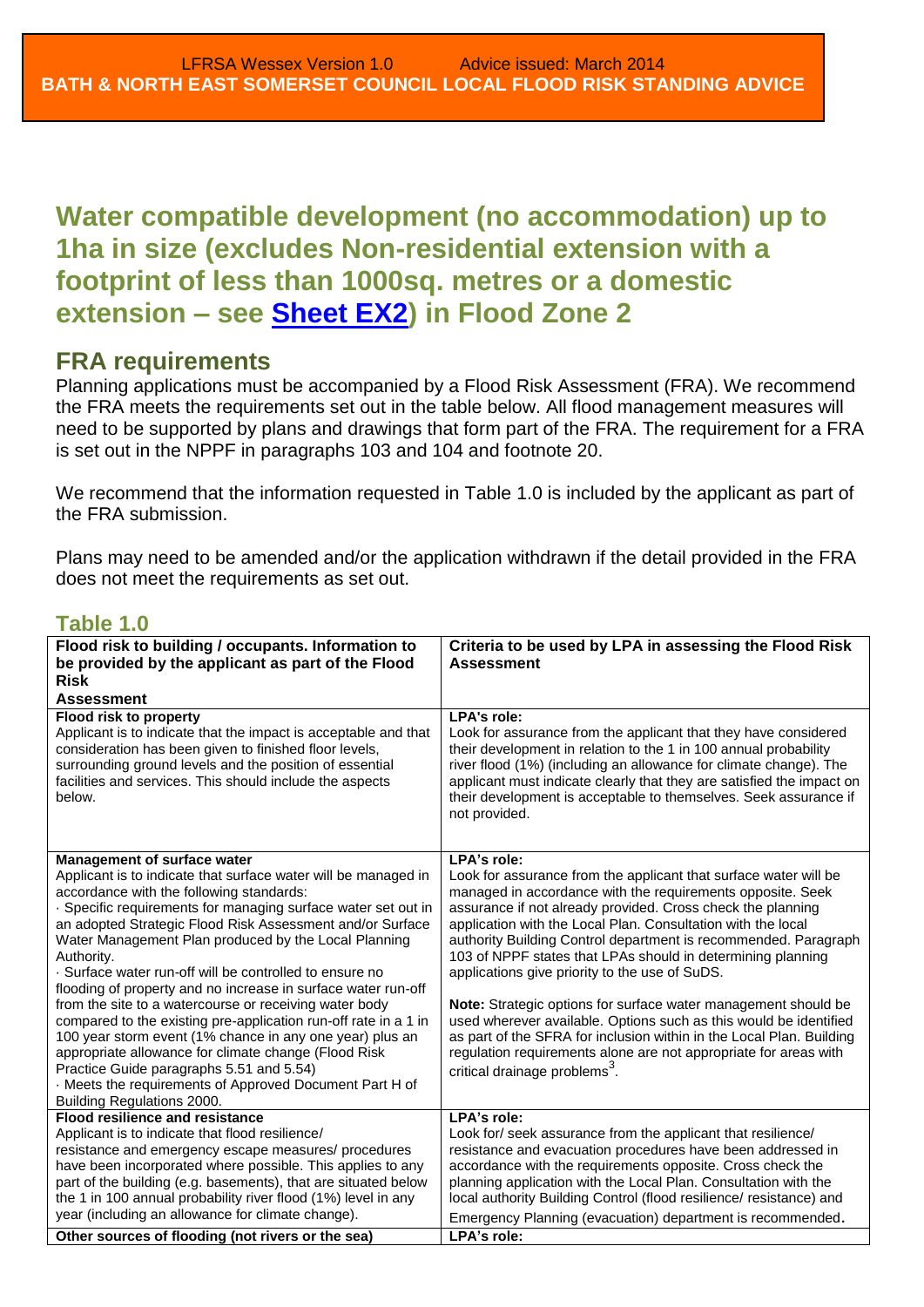| Applicant is to indicate that the SFRA has been referred to<br>and that the recommendations regarding other sources of<br>flooding have been incorporated into the application.                 | Look for assurance from the applicant that the SFRA has been<br>referred to (where available) and that mitigation for flooding from<br>other sources has been provided where necessary. |
|-------------------------------------------------------------------------------------------------------------------------------------------------------------------------------------------------|-----------------------------------------------------------------------------------------------------------------------------------------------------------------------------------------|
| If no SFRA is available and flood risk from other sources is<br>present, guidance should be sought from the organisations<br>listed under the heading `other sources of flooding'. <sup>2</sup> |                                                                                                                                                                                         |

- $1$  Ordnance Datum or the abbreviation 'OD' is the mean level of the sea at Newlyn in Cornwall from which heights above sea level are taken. The contour lines on Ordnance Survey maps measure heights above OD for example, though these are not accurate enough for a flood risk assessment
- <sup>2</sup> Other sources of flooding
- · Flooding from surface water and ordinary watercourses Local Authority drainage department or as part of the SFRA, or from the local Internal Drainage Board (where they exist).
- · Flooding from groundwater Local Authority drainage department or as part of the SFRA
- Flooding from sewers water (sewerage) company
- Flooding from reservoirs, canals and other artificial sources Owner of the structure e.g. Water Company or British Waterways.
- $3$  Critical Drainage Areas there are no currently agreed indentified critical drainage areas in Wessex. It would be beneficial to consult with your Technical Services / Drainage Engineers on surface water issues

*Based on National FRSA015a*

#### **[End of comment](#page-7-1)**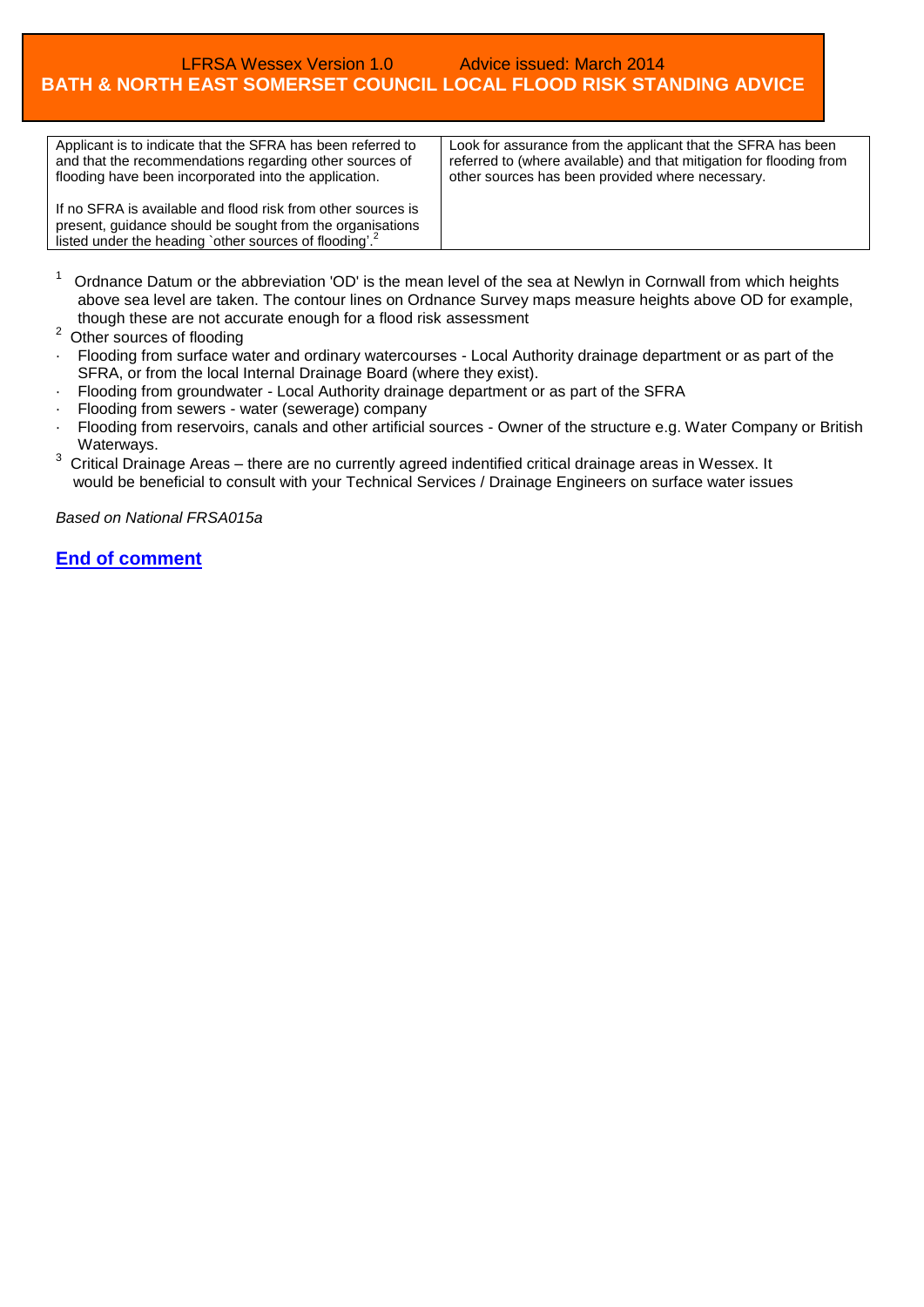<span id="page-14-0"></span>**Essential accommodation for water compatible developments up to 1ha in size (excludes non-residential extension with a footprint of less than 1000sq. metres or a domestic extension – see [Sheet EX2\)](#page-2-1) in Flood Zone 2**

## **FRA requirements**

Planning applications must be accompanied by a Flood Risk Assessment (FRA). We recommend the FRA meets the requirements set out in the table below. All flood management measures will need to be supported by plans and drawings that form part of the FRA. The requirement for a FRA is set out in the NPPF in paragraphs 103 and 104 and footnote 20.

We recommend that the information requested in Table 1.0 is included by the applicant as part of the FRA submission.

Plans may need to be amended and/or the application withdrawn if the detail provided in the FRA does not meet the requirements as set out.

| Flood risk to building / occupants. Information to be<br>provided by the applicant as part of the Flood Risk<br><b>Assessment</b>                                                                                                                 | Criteria to be used by LPA in assessing the Flood<br><b>Risk Assessment</b>                                                                                                                                                                                                                                                                                  |
|---------------------------------------------------------------------------------------------------------------------------------------------------------------------------------------------------------------------------------------------------|--------------------------------------------------------------------------------------------------------------------------------------------------------------------------------------------------------------------------------------------------------------------------------------------------------------------------------------------------------------|
| Flood level for the 1 in 100 annual<br>probability river flood (1%)-in any year (including an allowance<br>for climate change) in relation to Ordnance Datum                                                                                      | In order to deliver safe development, we strongly advise the<br>following -<br>Ground floor levels to be set at a minimum of whichever is the<br>higher of:                                                                                                                                                                                                  |
| Average ground level of the site in relation to Ordnance<br>Datum                                                                                                                                                                                 | · 300mm above the general ground level of the site OR<br>. 600mm above the 1 in 100 annual probability river flood (1%) in<br>any year (including an allowance for climate change).<br>· Basement rooms to have unimpeded access internally to an<br>upper level.                                                                                            |
| Finished floor level of lowest habitable room<br>in relation to Ordnance Datum <sup>1</sup>                                                                                                                                                       | <b>LPA's role:</b> Ensure that the level information has been provided<br>and the standards set out above have been met.                                                                                                                                                                                                                                     |
| 1 in 1000 annual probability (0.1%) in any<br>year flood level including an allowance for<br>climate change where this information is<br>available.                                                                                               | In order to deliver safe development, we strongly advise the<br>following $-$<br>For single storey buildings or ground floor subdivisions with no<br>access to higher floors, users of the development have access<br>to a refuge set above the 1 in 1000 annual<br>probability (0.1%) in any year flood level including an allowance<br>for climate change. |
|                                                                                                                                                                                                                                                   | LPA's role: Ensure that the provision of a safe refuge for single<br>storey buildings complies with the above information. To achieve<br>these standards floor levels should be raised. Note: For<br>buildings with more than one storey in this category upper floors<br>can be considered safe refuge                                                      |
| Management of surface water<br>Applicant is to indicate that surface water will be managed in<br>accordance with the following standards:                                                                                                         | LPA's role:<br>Look for assurance from the applicant that surface water will be<br>managed in accordance with the requirements opposite. Seek                                                                                                                                                                                                                |
| · Specific requirements for managing surface water set out in<br>an adopted Strategic Flood Risk Assessment and/or Surface<br>Water Management Plan produced by the Local Planning<br>Authority.<br>· Surface water run-off will be controlled to | assurance if not already provided. Cross check the planning<br>application with the Local Plan. Consultation with the local<br>authority Building Control department is recommended.<br>Paragraph 103 of NPPF states that LPAs should in determining<br>planning applications give priority to the use of SuDS.                                              |
| ensure no flooding of property and no increase in surface<br>water run-off from the site to a watercourse or receiving water                                                                                                                      | Note: Strategic options for surface water management should                                                                                                                                                                                                                                                                                                  |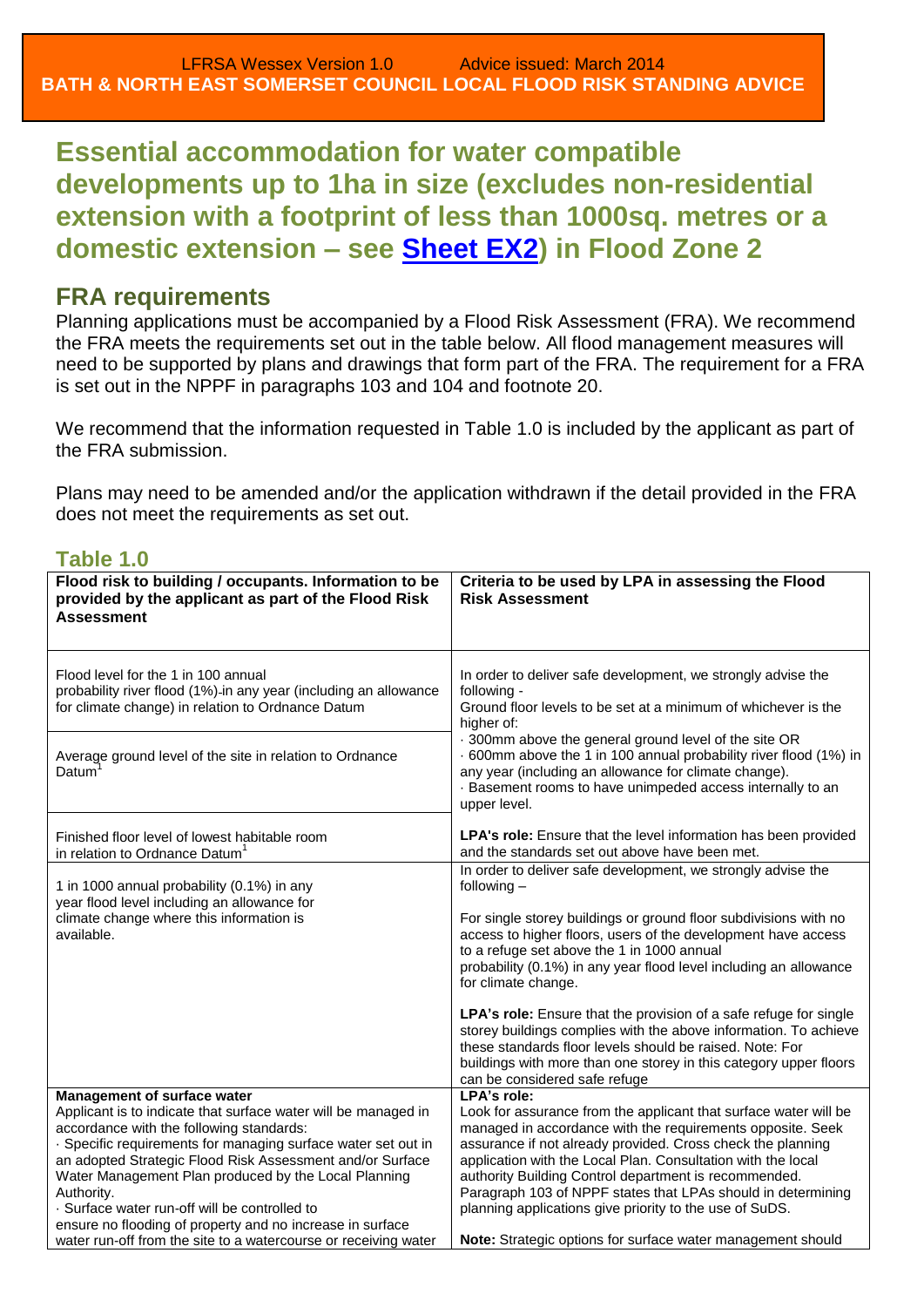| body compared to the existing pre-application run-off rate in a<br>1 in 100 year storm event (1% chance in any one year) plus<br>an appropriate allowance for climate change (Flood Risk<br>Practice Guide paragraphs 5.51 and 5.54)<br>· Meets the requirements of Approved Document Part H of<br>Building Regulations 2000. | be used wherever available. Options such as this would be<br>identified as part of the SFRA for inclusion within in the Local<br>Plan. Building regulation requirements alone are not appropriate<br>for areas with critical drainage problems <sup>3</sup> . |
|-------------------------------------------------------------------------------------------------------------------------------------------------------------------------------------------------------------------------------------------------------------------------------------------------------------------------------|---------------------------------------------------------------------------------------------------------------------------------------------------------------------------------------------------------------------------------------------------------------|
| <b>Flood resilience and resistance</b>                                                                                                                                                                                                                                                                                        | LPA's role:                                                                                                                                                                                                                                                   |
| Applicant is to indicate that flood resilience/                                                                                                                                                                                                                                                                               | Look for/seek assurance from the applicant                                                                                                                                                                                                                    |
| resistance and emergency escape measures/ procedures                                                                                                                                                                                                                                                                          | that resilience/resistance and evacuation                                                                                                                                                                                                                     |
| have been incorporated where possible. This applies to any                                                                                                                                                                                                                                                                    | procedures have been addressed in accordance                                                                                                                                                                                                                  |
| part of the building (e.g. basements), that are situated below                                                                                                                                                                                                                                                                | with the requirements opposite. Cross check the planning                                                                                                                                                                                                      |
| the 1 in 100                                                                                                                                                                                                                                                                                                                  | application with the Local Plan. Consultation with                                                                                                                                                                                                            |
| annual probability river flood (1%) level in any year (including                                                                                                                                                                                                                                                              | the local authority Building Control (flood resilience/                                                                                                                                                                                                       |
| an allowance for climate change).                                                                                                                                                                                                                                                                                             | resistance) and Emergency Planning (evacuation)                                                                                                                                                                                                               |
|                                                                                                                                                                                                                                                                                                                               | department is recommended.                                                                                                                                                                                                                                    |
| Other sources of flooding (not rivers or the sea)                                                                                                                                                                                                                                                                             | LPA's role:                                                                                                                                                                                                                                                   |
| Applicant is to indicate that the SFRA has been referred to and                                                                                                                                                                                                                                                               | Look for assurance from the applicant that the                                                                                                                                                                                                                |
| that the recommendations regarding other sources of flooding                                                                                                                                                                                                                                                                  | SFRA has been referred to (where available) and                                                                                                                                                                                                               |
| have been incorporated into the application.                                                                                                                                                                                                                                                                                  | that mitigation for flooding from other sources has                                                                                                                                                                                                           |
|                                                                                                                                                                                                                                                                                                                               | been provided where necessary.                                                                                                                                                                                                                                |
| If no SFRA is available and flood risk from other sources is                                                                                                                                                                                                                                                                  |                                                                                                                                                                                                                                                               |
| present, guidance should be sought from the organisations                                                                                                                                                                                                                                                                     |                                                                                                                                                                                                                                                               |
| listed in under the heading `other sources of flooding'. <sup>2</sup>                                                                                                                                                                                                                                                         |                                                                                                                                                                                                                                                               |

### Note on flood level information:

Flood Level information should be obtained by the applicant first from the SFRA, or if not available, from the Environment Agency. Where the applicant is unable to obtain the information from either of these sources they should agreed the method for establishing an indicative flood level with the Environment Agency.

 $1$  Ordnance Datum or the abbreviation 'OD' is the mean level of the sea at Newlyn in Cornwall from which heights above sea level are taken. The contour lines on Ordnance Survey maps measure heights above OD for example, though these are not accurate enough for a flood risk assessment

2 Other sources of flooding

- · Flooding from surface water and ordinary watercourses Local Authority drainage department or as part of the SFRA, or from the local Internal Drainage Board (where they exist).
- · Flooding from groundwater Local Authority drainage department or as part of the SFRA
- Flooding from sewers water (sewerage) company
- · Flooding from reservoirs, canals and other artificial sources Owner of the structure e.g. Water Company or British Waterways.
- $3$  Critical Drainage Areas there are no currently agreed indentified critical drainage areas in Wessex. It would be beneficial to consult with your Technical Services / Drainage Engineers on surface water issues

Based on FRSA017a

### **[End of comment](#page-7-1)**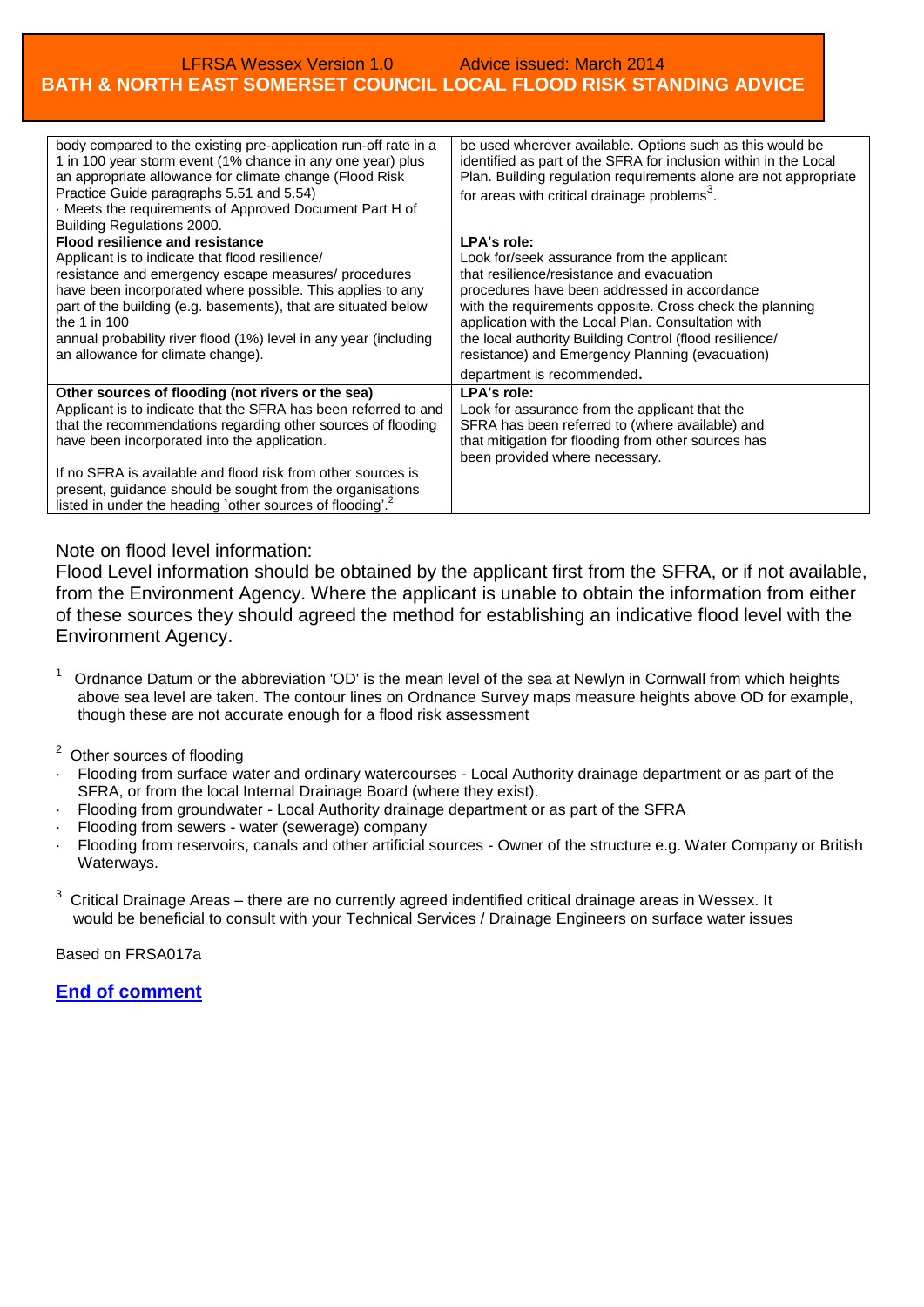# <span id="page-16-0"></span>**Development less than 1ha in Flood Zone 1 - surface water drainage Information**

### **Exceptions to this guidance note:**

This note does not apply in the following circumstances;

· Where an area with critical drainage problems has been identified by the Environment Agency and notified to the Local Planning Authority (LPA) and formal consultation is required (paragraph (ze) DMPO 2010).

· In areas where the LPA has identified drainage problems through a Strategic Flood Risk Assessment (SFRA) or Surface Water Management Plan (SWMP) and they have indicated that a formal Flood Risk Assessment is required, [FRA guidance note 1](http://www.environment-agency.gov.uk/research/planning/93498.aspx) should be followed; for more information see:

<http://www.environment-agency.gov.uk/research/planning/93498.aspx>

In all other cases, the following notes set out good practice to achieve sustainable surface water management.

## **Surface water management good practice principles and standards**

For developments (other than changes of use) less than 1 hectare in Flood Zone 1, the main flood risk issue to consider is usually the management of surface water run-off. Drainage from new development must not increase flood risk either on-site or elsewhere. Government policy strongly encourages a sustainable drainage system (SuDS) approach to achieve these objectives. Guidance on how to address specific local surface water flood risk issues may also be available through the SFRA or SWMP produced by the LPA.

For on/near site flooding, the flood risk Practice Guide at paragraph 5.51 states that:

*"For events with a return-period in excess of 30 years, surface flooding of open spaces such as landscaped areas or car parks is acceptable for short periods, but the layout and landscaping of the site should aim to route water away from any vulnerable property, and avoid creating hazards to access and egress routes (further guidance in CIRIA publication C635 Designing for exceedence in urban drainage - good practice). No flooding of property should occur as a result of a one in 100 year storm event (including an appropriate allowance for climate change). In principle, a well designed surface water drainage system should ensure that there is little or no residual risk of property flooding occurring during events well in excess of the returnperiod for which the sewer system itself is designed. This is called designing for event exceedence."*

The CIRIA publication `Designing for exceedence in urban drainage-good practice' can be accessed via the following link<http://www.ciria.org.uk/suds/publications.htm>

For off-site flooding, the flood risk Practice Guide states at paragraph 5.54:

*"For the range of annual flow rate probabilities up to and including the one per cent annual exceedence probability (1 in 100 years) event, including an appropriate allowance for climate change, the developed rate of run-off into a watercourse, or other receiving water body, should be no greater than the existing rate of run-off for the same event. Run-off from previously-developed sites should be compared with existing rates, not greenfield rates for the site before it was developed. Developers are, however, strongly encouraged to reduce runoff rates from previously-developed sites as much as is reasonably practicable. Volumes of run-off should also be reduced wherever possible using infiltration and attenuation techniques. Interim guidance on calculation of site run-off rates can be found at http://www.ciria.org/suds/pdf/preliminary\_rainfall\_runoff\_mgt\_for\_development.pdf "*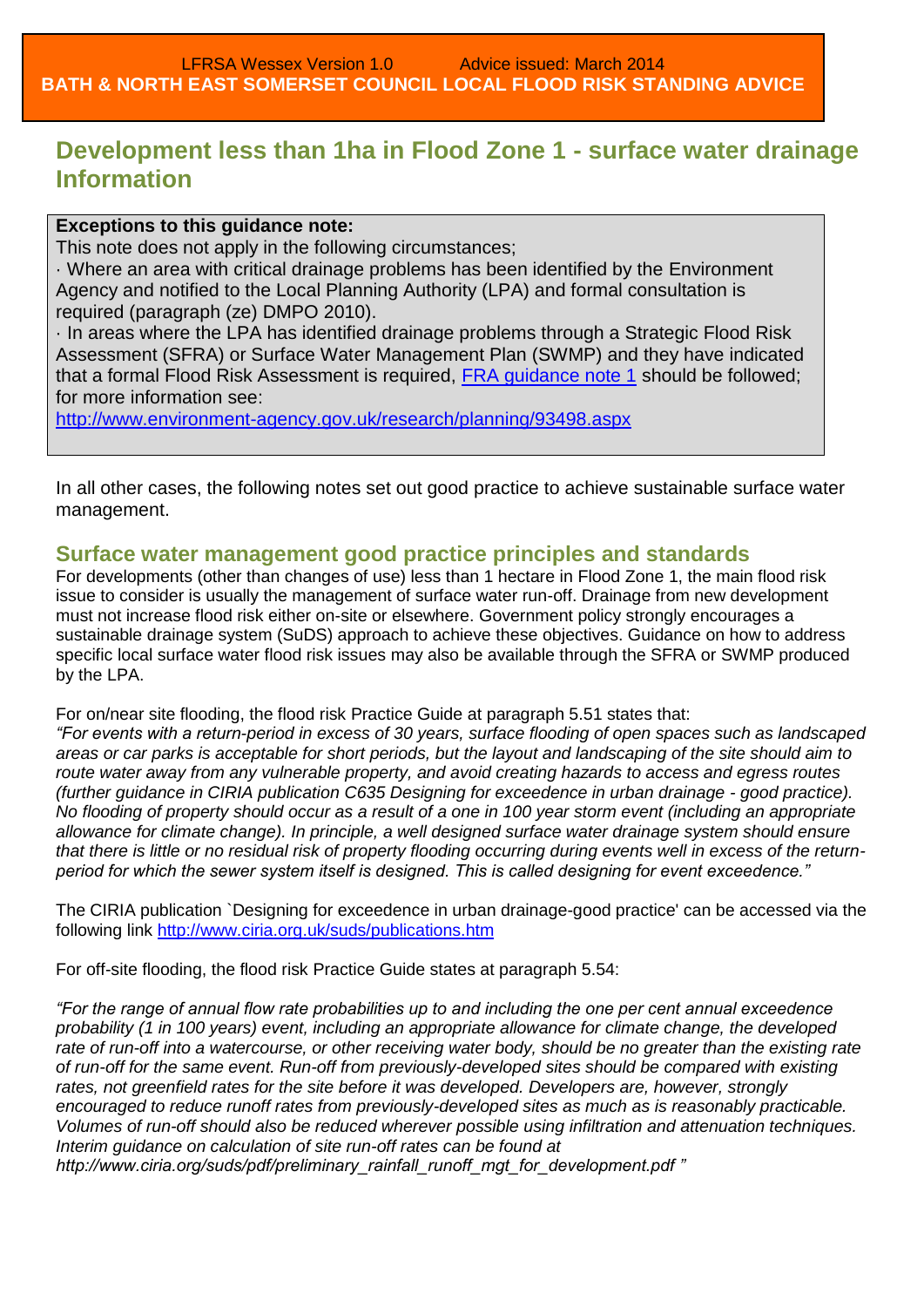### **Sustainable Drainage Systems (SuDs)**

SuDs seek to mimic natural drainage systems and retain water on or near to the site, when rain falls, in contrast to traditional drainage approaches, which tend to pipe water off site as quickly as possible.

SuDs offer significant advantages over conventional piped drainage systems in reducing flood risk by reducing the quantity of surface water run-off from a site and the speed at which it reaches water courses, promoting groundwater recharge, and improving water quality and amenity. The range of SuDs techniques available means that a SuDs approach in some form will be applicable to almost any development.

Government policy set out in paragraph 103 of the NPPF expects LPAs to give priority to the use of SuDs in determining planning applications. Further support for SuDs is set out in chapter 5 of the flood risk Practice Guide.

Approved Document Part H of the Building Regulations 2000 establishes a hierarchy for surface water disposal, which encourages a SuDs approach beginning with infiltration where possible e.g. soakaways or infiltration trenches.

Where SuDs are used, it must be established that these options are feasible, can be adopted and properly maintained and would not lead to any other environmental problems. For example, using soakaways or other infiltration methods on contaminated land carries groundwater pollution risks and may not work in areas with a high water table. Where the intention is to dispose to soakaway, these should be shown to work through an appropriate assessment carried out under BRE Digest 365.

Provision for long-term maintenance should be provided as part of any SuDs scheme submitted to the LPA. Model legal agreements that provide a mechanism for SuDs maintenance can be accessed on the CIRIA web site at [http://www.ciria.org/suds/icop.htm.](http://www.ciria.org/suds/icop.htm)

Further information on SuDs can be found in chapter 5 of the flood risk Practice Guide which gives an extensive selection of references. The Interim Code of Practice for Sustainable Drainage Systems provides advice on design, adoption and maintenance issues and a full overview of other technical guidance on SuDs. The Interim Code of Practice is available on CIRIA's web site at: [http://www.ciria.org](http://www.ciria.org/)

### **Is the proposal part of a larger development?**

A Reserved matters application in Flood Zone 1 might be part of a larger site that already has outline permission. If so, the LPA should ensure that any conditions applied previously in relation to drainage are taken into account in the reserved matters application. This is to prevent a piecemeal approach to drainage taking place.

### **Disposal to public sewer**

Where it is intended that disposal is made to public sewer, the Water Company or its agents should confirm that there is adequate spare capacity bearing in mind all known development proposals in the area.

## **Other flood risk issues to consider for development in Flood Zone 1 Dry Islands**

Some areas within Flood Zone 1 are surrounded by areas at a higher risk of flooding i.e. areas falling within Flood Zones 2 and 3. In certain cases development within such `dry islands' can present particular hazards to public safety such as people being surrounded by water and needing to be rescued. The distribution of dry islands and the risks posed by them in terms of access/exit vary considerably across the country. If you are in any doubt about how flood risks associated with `dry islands' may affect your Authority area, please contact your local Environment Agency office by calling 08708 506 506.

### **Climate Change**

As highlighted above, the frequency and intensity of rainfall is predicted to increase as a result of climate change and an allowance for how this will affect the proposal will need to be factored into design. In